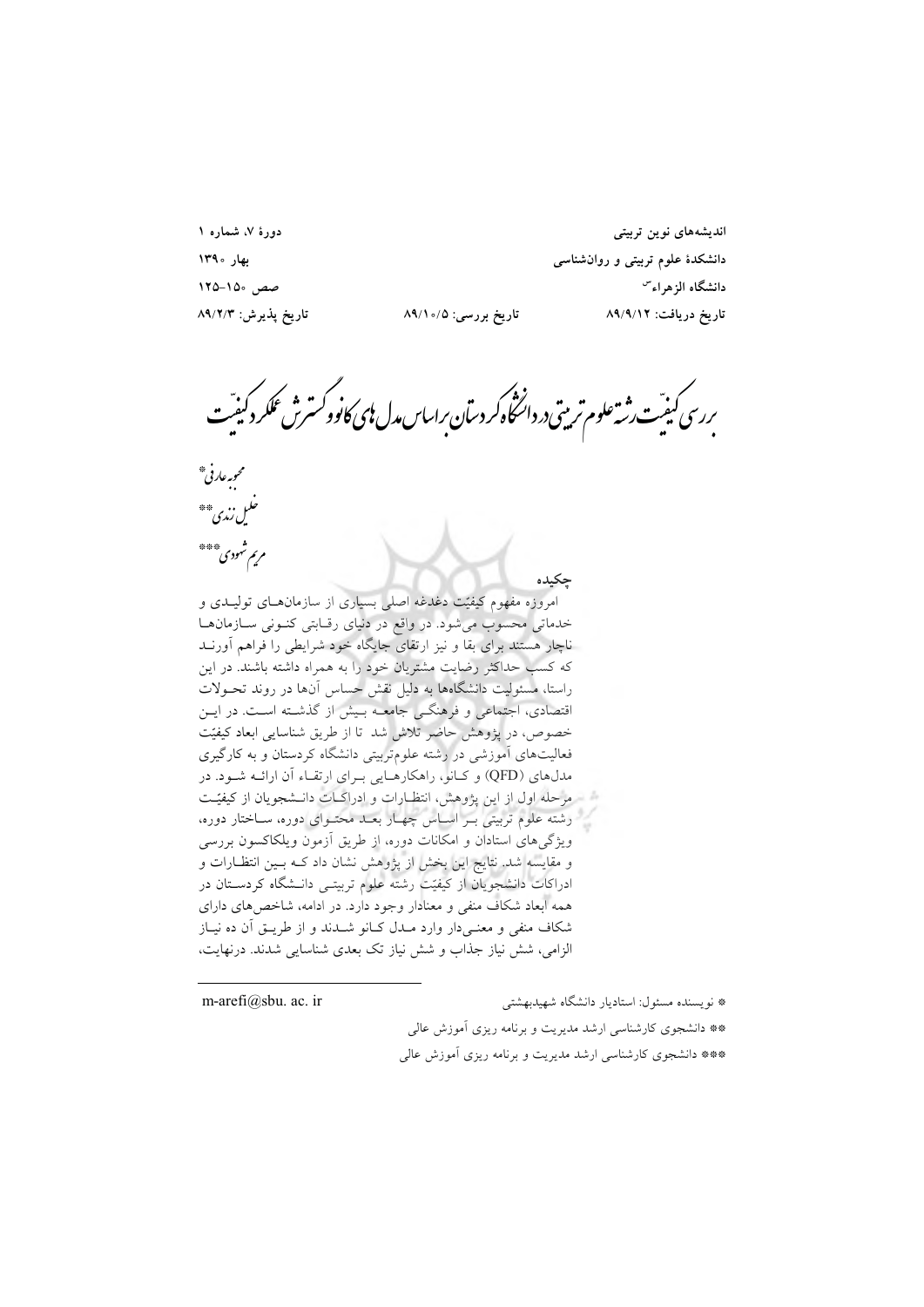اندیشههای نوین تربیتی، دورهٔ ۷ / شماره ۱

ده نیاز الزامی مشخص شده در مدل کانو به عنوان نـدای مـشتری، وارد مدل (QFD) شدند و از این طریق پانزده ویژگی حرفهای بــرای بــرآورده كردن اين خواستهها شناسايي شد. کليد واژەها: كيفيّت، گسترش عملكرد كيفيّت (QFD)، خانه كيفيّت (HoQ)، مــدل كانو (Kano)، رشته علوم تربيتي

مقدمه و سان مسأله

 $\sum_{i=1}^{n}$ 

امروزه تحولات سريع علمي و تكنولوژيكي كيفيّت زندگي انسان قرن بيستم را تحت تأثير قرار داده است. سرعت این تحولات به گونهای است که باعث ایجـاد نیازهـای جدیـدی را در سطح زندگی اجتماعی، اقتصادی، سیاسی، فرهنگی و …. ایجاد کرده است. شرایط رقابتی بـرای برآورده کردن نیازهای متغیر زندگی به صورت یک مقیاس جهانی درآمده است. همچنین، لزوم همگام شدن با تغییرات مداوم زندگی باعث شده است که کشورهای مختلف دریابند که بـرای آماده کردن انسان قرن بیست ویکم و به منظور زندگی در چنین دنیای پیچیدهای لازم است بـه آموزش و تربیت افـراد بـه خـصوص در سـطح آمـوزش عـالی اقـدام کننـد. از طـرف دیگـر، روشهای سنتی اَموزش دیگر نمیٍتوانند جوابگوی این تغییرات مداوم و گـسترده باشـند. لـذا کشورهای مختلف به این نتیجه رسیدهاند که آموزش و یادگیری بایــد همــواره بــهروز باشــد و تحت بهسازی مداوم قرار گیـرد. لازمـهٔ ایـن بهـسازی، بررسـی مـستمر کیفیّـت در مؤسـسات آموزشی و به خصوص مؤسسات آموزش عالی است.

جامعهٔ در حال گذار ایرانی در این بحبوحه جز با استقرار کیفیّت در نظام علمی نمیتوانــد یس افتادگی خود را از سطح پیشرفتهای جهانی و منطقهای رفع کند. دانشگاهها، عقل منفصل جامعه هستند و از آنها انتظار میرود که نقش راهبری توسعهٔ مبتنی بر دانایی را ایفا کنند. لازمهٔ این امر، آن است که آنها بتوانند کیفیّت عملکرد خـود را رصـد کننـد و اعتبـار خـویش را بـه قـضاوت عمـومي برسـانند (فراسـتخواه، ١٣٨٧). در واقـع، در دوران حاضـر، دانـشگاههـا بـا چالش های مختلفی از قبیل جهانی شدن و توسعهٔ فناوری اطلاعات و ارتباطات مواجه شدهاند. در این شرایط چنانچه دانشگاهها بخواهند به طور مطلوب به ایفای مأموریتهـای خــود عمــل كنند؛ جلب اطمينان ذينفعان خود (جامعه، دولت، هيأت علمـي، دانــشجويان و .....) نــسبت بــه ایـن موضـوع لازم اسـت کـه کوشـش۵ـای دانـشگاهی از کیفیّـت لازم برخـوردار اسـت و از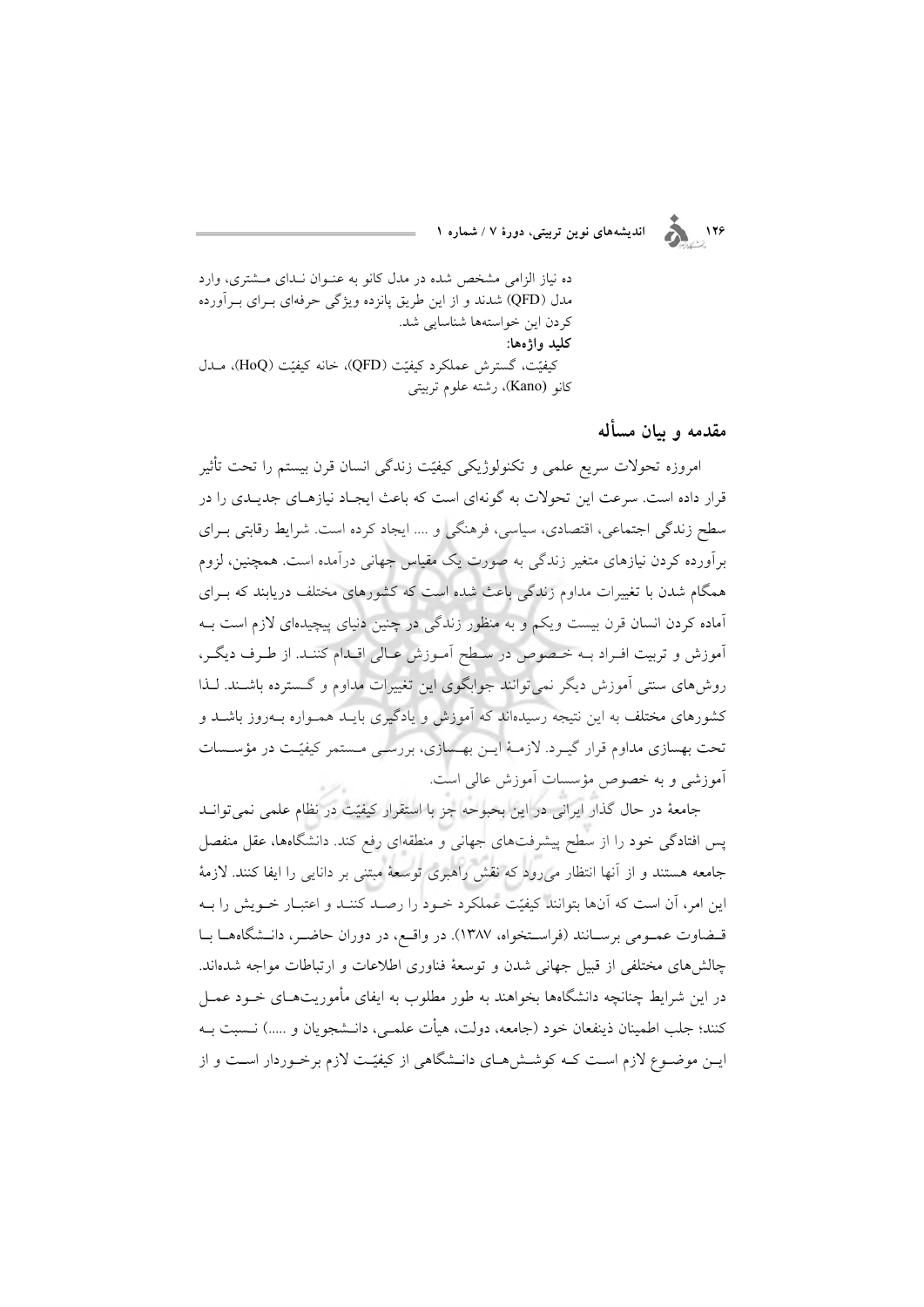## بررسی کیفیّت رشته علوم تربیتی در … <sub>وس</sub>ر ۱۲۷

سازوکارهای لازم برای بهبود کیفیّت استفاده کنند. از آنجایی که ارزیابی از جمله ســازوکارهای بهبود کیفیّت است، دانشگاهها باید خود را ارزیابی کنند و شرایط ارتقاء مستمر کیفیّت خــود را فراهم آورند (بازرگان و همکاران، ۱۳۸۶). بهبود وضعیت دانشگاهها در زمینـههـای آموزشـی، یژوهشی و خدماتی نیازمند شناسایی عملکرد آن است. در بررسبی عملک د دانـشگاهی لازم است که قوتها و ضعفهای دانشگاه از ابعاد ساختاری و کارکردی مـشخص شـود. دانــشگاه نمي تواند استراتژي توسعهٔ مرتبط با بيرون از خود داشته باشد، مگر اينکه به صورتي واقع بينانــه وضعیت خود را بشناسد و بداند که برای بهبود خود چه می تواند بکند و چه نمـی توانـد بکنـد (یمنی دوزی سرخابی، ۱۳۸۲). علاوه بر این، امروزه بازاری شـدن مؤسـسات آمـوزش عـالی باعث شده است که این مؤسسات به طور فزایندهای دانشجویان خود را بـه عنـوان مـشتری در نظر بگیرند. رضایت دانشجویان از تجارب یادگیری آنهـا بـرای شـهرت مؤســسات و افــزایش مزيت رقابتي أنها بر ديگر مؤسسات بسيار حيـاتي اسـت (يئـو`، ٢٥٥٩). اگـر چــه ذي نفعــان مختلفی در آموزش عالی وجود دارند؛ جامعه، دانـشجویان، دانـش آموختگــان، اعــضاء هیــأت علمی و . . . هر یک حقی دارند، اما به هر حال «در بین گروههای مختلف مشتریان آمـوزش عالی، دانشجویان متقاضیان اصلی و بیeاسطه خدمات آمـوزش عـالی هـستند و از نظـر منــابع اختصاص یافته به آموزش عالی -به ویژه زمان – مهمترین سرمایه گذاران محسوب مـیشـوند (زوار و همکاران، ۱۳۸۶). بنابراین، در زمینه کیفیّت آموزش عالی، بررسی ادراکات و انتظارات دانشجویان از کیفیّت آموزش عالی می تواند یکی از مسائل مهم این حوزه تلقی شود. از سـوی دیگر اگرچه لزوم بررسی مداوم کیفیّت همه رشتههای آموزش عـالی ضـروری اسـت، بــدیهی است که مطالعه همه رشتهها در این پژوهش امکانپذیر نیست. لذا به دلیل شناخت نگارنــدگان این پژوهش از ماهیت رشته علوم تربیتی و نیز آشنایی نسبی با فعالیتهای آموزشی و پژوهشی گروه علوم تربیتی دانشگاه کردستان، رشته علوم تربیتی دانشگاه کردستان برای بررسی کیفیّت، نیاز سنجی و ارائه راهکارهائی برای بهبود آن، با توجه بـه چهـار بعـد محتـوای دوره، سـاختار دوره، ویژگیهای اساتید و امکانات دوره بررسی شد. بدین منظور در این مقاله، ابتدا بـه طـور خلاصه مفهوم کیفیّت بارویکرد به آموزش عالمی مطرح شد، سیس دربارهٔ دو مدل به کـار رفتــه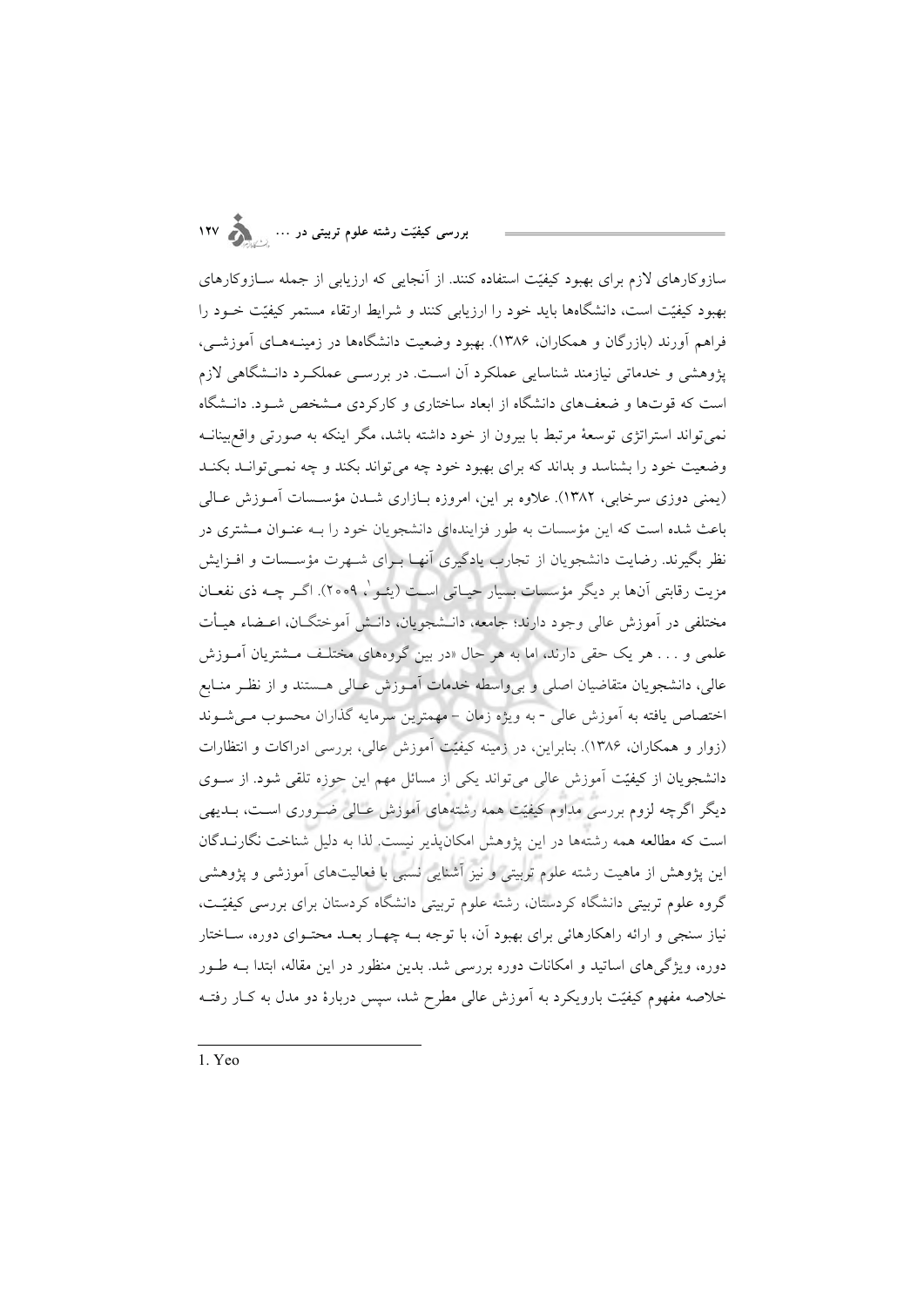۱۲۸<br>۱۲۸ هـ د کلمون اندیشههای نوین تربیتی، دورهٔ ۷ / شماره ۱

در این پژوهش، یعنی مدل کانو و QFD بحث شد و در ادامه با مرور پیــشینهٔ پــژوهش، روش پژوهش و یافتهها ارائه و درنهایت، دربارهٔ نتایج بحث شد.

### کیفیّت در آموزش عالمی

توجه به کیفیّت در حدود پنجاه سال پیش با کـار پیــشگامانه ادواردز دمنیـگ شــروع شــد. دمنیگ معتقد بود که کیفیّت را می توان اندازهگیری کرد و از طریق فرایند کنترلهای آمـاری بـه آن دست یافت. این کنترلها به قصد کاهش انحـرافهـا در محـصولات و رسـیدن بـه سـطح واحدی از کیفیّت در هر واحد محصولی تولید شده بود (جزنـبی، ۱۳۸۸). بــه تبــع ایــن امــر در سالهای اخیر توجه به مفهوم کیفیّت و کاربرد آن در نظـامهـای آموزشــی نیــز، بـیش از پــیش گسترش یافته است. با توجه به سابقه کاربرد مفهوم کیفیّت در فعالیـتهـای آموزشــی (هــوگ وهوگ، ۱۹۹۵؛ ویلد، ۱۹۹۵)، در اینجا میٍتوان این پرسش را مطرح کرد که (منظـور از کیفیّـت در نظامهای آموزشی چیست؟) (بازرگان، ۱۳۸۳). در واقع، مفهوم کیفیّت کـه یکـی از اهــداف اساسی در ارزشیابی های آموزش عالی در تمام کشورهای جهان به شمار میرود؛ تعریف معینی ندارد که اجماع نظر در خصوص آن وجـود داشــته باشــد (یمنــی دوزی ســرخابی، ۱۳۸۰). در نتيجه اتفاق نظر دربارة (بهترين راه براى تعريف كيفيّت و اندازهگيرى خدمات) تاكنـون وجـود نداشته است (ووس ٰ و همکاران، ۲۰۰۷). هر یک از ذینفعـانِ آمـوزشءـالی (بــه عنــوان مثــال دانشجویان، دولت، هیأت متخصصان)، دیدگاه خاصی از کیفیّت دارند کـه بـا نیازهـای خـاص آنها مرتبط است (ووس و همکاران، ۲۰۰۷). اونیل و پالمبر<sup>ن</sup>، کیفیّت خدمات در آموزش عــالمی را بر اساس (تفاوت بین آنچه دانشجو انتظار دارد با آنچه او در عمل دریافت مـیکنـد) تعیـین می کنند. برداشت مثبت از کیفیّت خدمات می تواند به رضایت دانـشجویان منجـر شـود و ایـن دانشجویان احتمالاً دانشجویان جدیدی را از طریق ارتباطـات شـفاهی جـذب مـی کننـد و نیـز ممکن است بازگشت دانشجویان به دانشگاه برای گذراندن دورههای بیشتر را باعث شود (یئو،  $(5009)$ 

اگر بخواهیم یک جمع بندی از تعاریف و نظریات دربارهٔ کیفیّـت و مفهـوم آن در آمـوزش عـالی

- 1. Voss
- 2. O neill & Palmer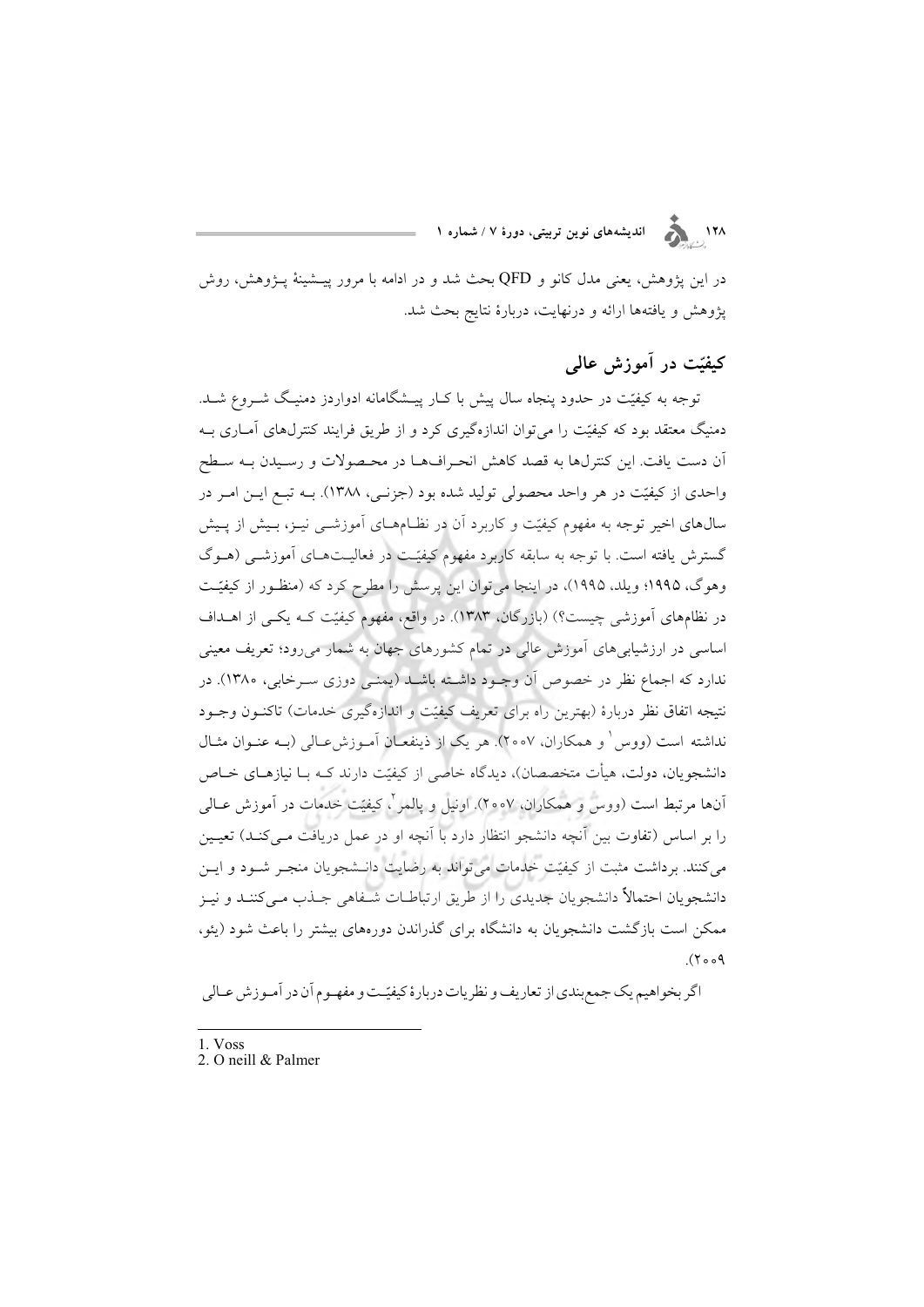داشته باشيم؛ مي تو انيم به ديدگاه فيليپ گو مر اجعه كنيم. فيليپ گو در فر هنگ بين المللي جديد ويستر ، در پژوهشي كه در خصوص ابعاد مختلف واژه كيفيّت انجام داده است؛ معاني و مفاهيم زير را به نقل از يژ و هشگر ان علوم و علوم تربيتي آورده است: «كيفيّت درجه تعال<sub>ي</sub>، درجه انطباق با اسـتانداردها، نـوع ويژ گې هاي تعالي درونې و ذاتې، بر ترې در نوع، پالايش و تعالي در ارتباط با اسـتاندارد، خـصوصيات صفات ويژه، صفات مطلو ب و روش عمل و …است» (خراساني، ١٣٨٧).

**مدل کانو**: کانو و همکاران، مدلی را برای طبقه بندی ویژگ<sub>ه </sub>های خدمات یا محـصولات توسعه دادند. مدل کانو بر این مبنا طراحی شده بود که چگونــه مــی تــوان نیازهــای مــشتری را ارضا کرد. درواقع، این مدل، روابط بین رضایت مـشتری و عملکـرد محـصول یـا خــدمات را بررسی می کند (گاریبای و همکاران، ۲۰۱۰).

در مدل کانو، سه دسته از نیازها مشخص می شود. یک دسته، نیازهـای الزامـی هـستند کـه باید در یک خدمت وجود داشته باشند و اگر ارضا نشوند، مشتری بسیار ناراضـی مـیشـود. از سوی دیگر اگر این نیازها مطابق با خواستههای مشتری باشد، تکمیل آنها رضایت مشتری را افزایش نمیدهد. نیازهای الزامی مشخصههای اساسی یک محصول هستند و تکمیـل آنهـا در نهایت به عبارت ناراضی نیستم، منجر می شود. دسته دوم، نیازهای تک بعدی است و به معنای نیازهایی هستند که رضایت مشتری را به اندازهٔ سطح ارضای آنها به همراه دارند. یعنی هر چه نیاز بیشتر برطرف شود، رضایت مشتری بیشتر تأمین می شود و برعکس. نیازهای تـک بعــدی، معمولاً به طور صریح به وسیله مشتری تقاضا میشود. این دسته از ویژگیهـا بقـای بیــشتر در بازار را باعث می شوند. درنهایت، نیازهای جـذاب، ویژگـی۵عـایی از محـصول هـستند کـه اثـر بیشتری بر میزان رضایت مشتری دارند و میزان رضایت او را به طور شـگفتانگیــزی افــزایش میدهند. نیازهای جذاب، هرگز به طور صریح به وسیله مشتری بیان نمیشوند یا مـورد انتظـار او نیست. ارضای کامل این نیازها، رضایت مشتری را بیشتر افزایش میدهـد، امـا اگـر مـشتری آنها را دریافت نکند، احساس نارضایتی نمی کند. رعایت این دسته از ویژگیها، شرکت را بـه رهبر بازار تبديل مي كند (مير فخرالديني و همكاران، ١٣٨٨).

1. Garibay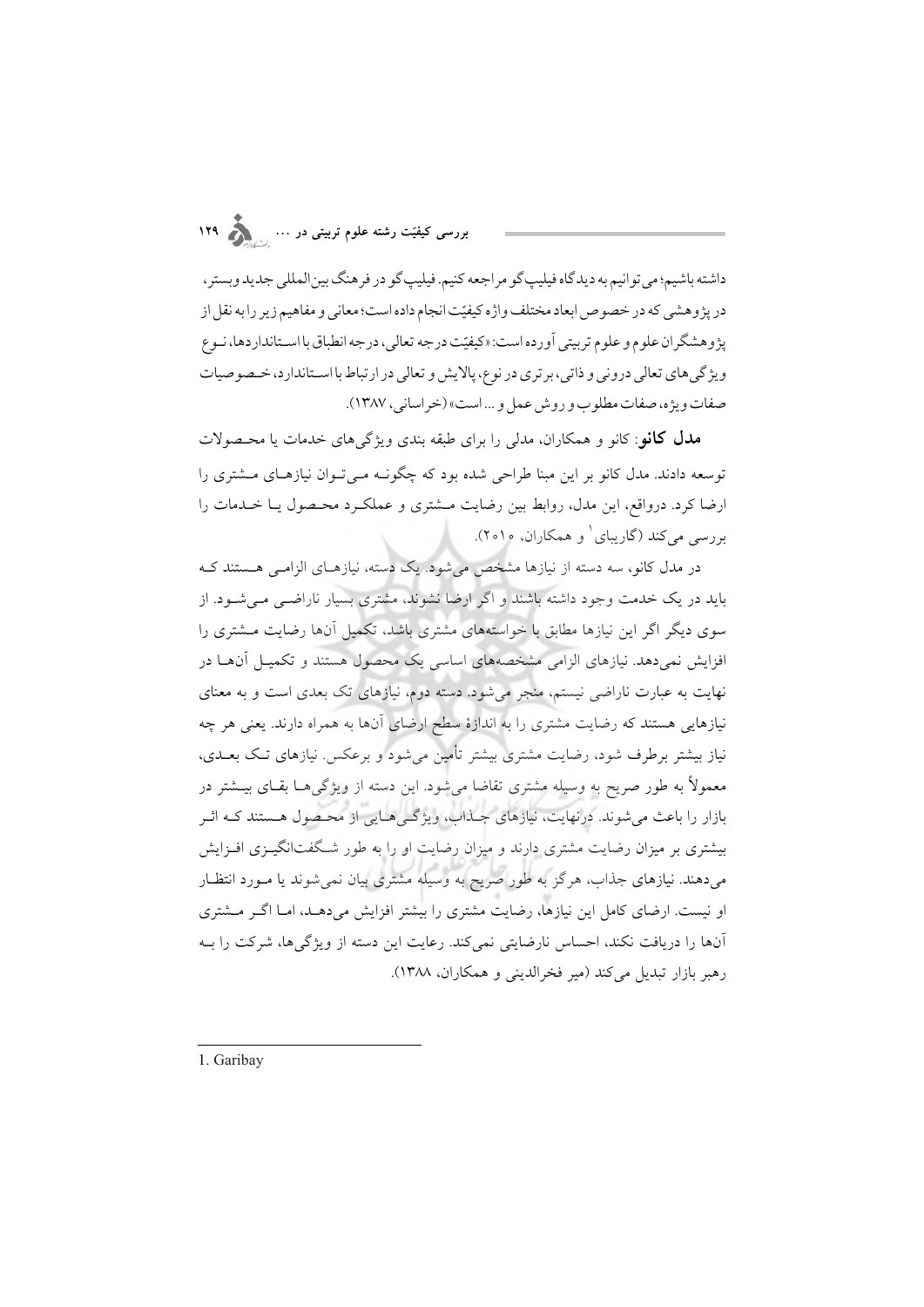.<br>۱۳۰ هـ حسم اندیشههای نوین تربیتی، دورهٔ ۷ / شماره ۱

مدل گسترش عملکرد کیفیّت(QFD)' : منشاء QFD به سال ۱۹۷۳، در کوبه کــشتی سازی میتسوبیشی بر میگردد که به عنوان ابزاری برای بهبود چرخهٔ توسعه و تولید محصولاتی مطرح شد که الزامات مشتری را بیشتر محقق کند. بااین حـال، اولـین کـاربرد QFD در بخـش خودروسازی در شرکت تویوتا در سال ۱۹۷۷، در ژاپن، مطرح شد. در آمریکا، در ابتـدا علاقـه گستردهای به آن وجود نداشت، امـا در سـال ۱۹۸۳ شـرکت فـورد و در سـال ۱۹۸۴، شـرکت جنرال موتورز، متوجه منافع آن شدند با وجود این، تا سال ۱۹۸۷، شرکت فـورد آن را بــه کــار نبرد (جنتو <sup>۱</sup> و همکاران، ۲۰۰۱). گسترش عملکرد کیفیّت (QFD)، یک روش مهم برای توسعه محصول است که الزامات مشتری <sup>۳</sup> را به فعالیــتهــای توســعه محــصولات و خــدمات تبــدیل مي كند (كارنوالي و ميگوئل ً، ٢٥٥٨). هدف نهايي QFD انعكاس و تبديل الزامات مشتري – يا به اصطلاح ندای مشتری° (voc) – به ویژگی های کیفی محصولات یا خــدمت نهـایی اســت. QFD روش نظام مندی برای تعیین نیازهای مشتری، اولویـتبنـدی نیازهـا و تبـدیل آنهـا بـه شاخص های طراحی محصول فراهم می آورد (چو $\mathring{\mathfrak{e}}$ ۲۰۰۴). با این حال، مشکلاتی در استفاده از این روش، وجود دارد که عبارتند از:

– مشکل در تعریف کیفیّت پـیش بینـی شــده، بــه دلیـل ابهــام در کیفیّـت مــورد تقاضــا و و یژگر های کیفیّت – مشکل کار کردن در تیمهـا و نبـود دانـش، نـسبت بـه کـاربرد ایـن روش (کـارنوالی و میگوئل، ۲۰۰۸). اساسی ترین مرحله در گسترش عملکرد کیفیّت (QFD)، تـشکیل مـاتریس خانــه کیفیّـت ٌ (HOQ) است. ماتریس خانه کیفیّت، قادر است یک مقایسه سـریع عینـی از «اَنچـه مــشتریان می خواهند»؛ در مقابل «چگونه تهیه کنندگان می توانند آن را به آنهـا بدهنـد»، انجـام مـیدهـد

- 1. quality function deployment
- 2. Gento
- 3. Customer requirements
- 4. Carnevalli & Miguel
- 5. Voice of Customer
- 6. Chou
- 7. Home of Quality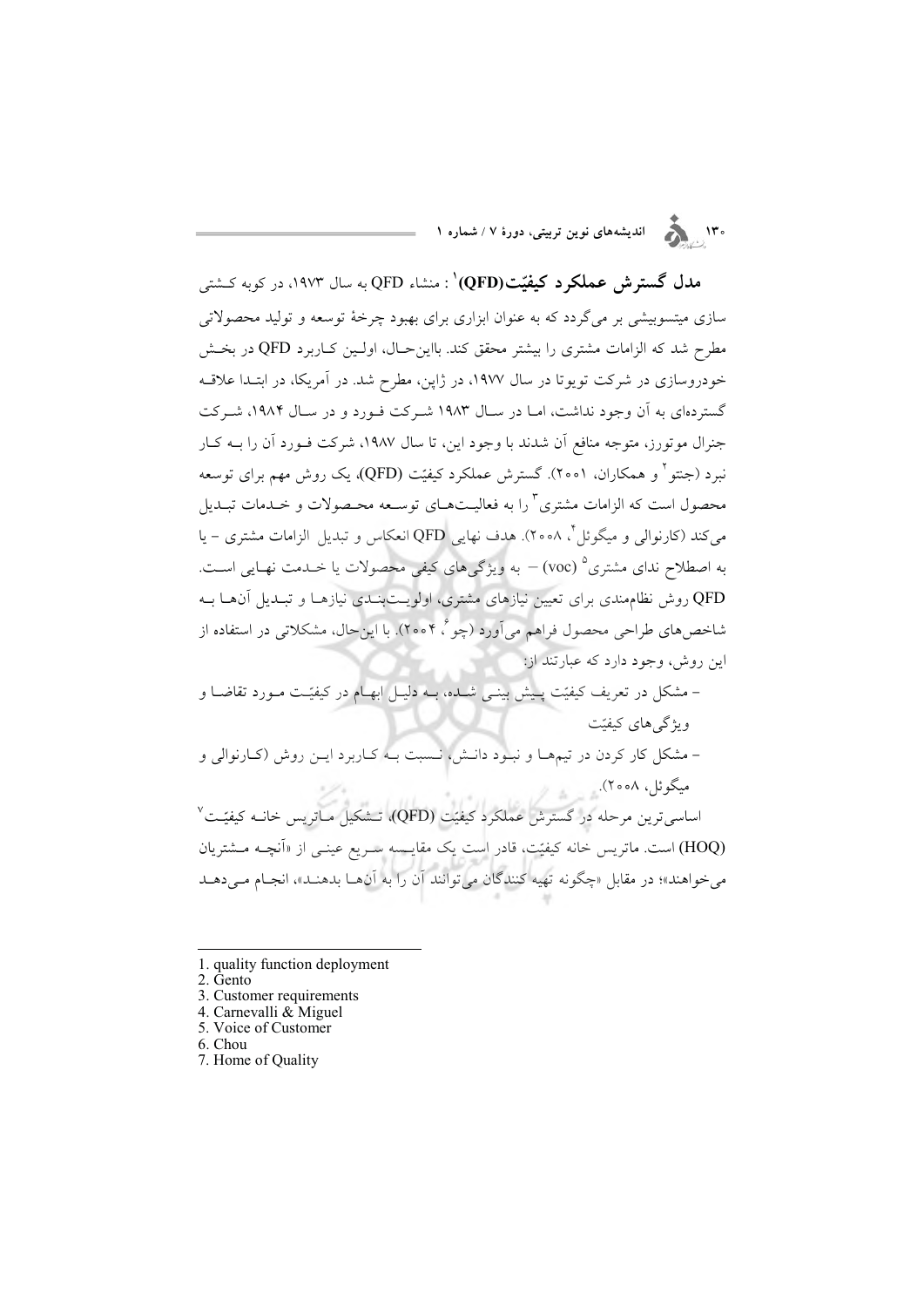(چو `، ۲۰۰۴). خانه کیفیّت، از سه بخش اساسی تشکیل شده است: ویژگیهای مشتری (بخش افقی)، ویژگیهای شـغل (بخـش عمـودی) و مرکـز خانـه (ارتبـاط ویژگـیهـای مـشتری و ویژگے های شغل) (جنتو و همکاران، ۲۰۰۱).

بخش ویژگیهای مشتری (ندای مشتری) را نــشان مـی(دهــد. در ســمت چــب (از بخــش افقی)، خواستههای مشتری است (بخش چه چیزهایی؟) و الزامات مشتری را نشان می دهد. در سمت راست، ادراکات مشتری وجود دارد. این بخش، اهمیت نـسبی ویژگـی هـای مـشتری را نشان میدهد همچنین، ارزیابی مــشتری از جــایگزینهــای ممکــن را نــشان مــیدهــد. بخــش ویژگیهای شغل، جنبهٔ فنی طراحی محصول یا خدمت را نشان میدهد و (چگونگیها) نامیــده میشود. قسمت زیرین خانه، اهمیت نسبی ویژگیهای مختلف شغل را نـشان مـیدهــد و نیــز اقداماتِ اثربخش برای هر یک را نشان میدهـد. سـقف خانـه، ارتباطـات مثبـت و منفـی بـین ویژگم های حرفهای را نشان میدهد. این بخش از خانه برای تعادل در روابط حرفهای بـه کـار میرود و کمک میکند تا جایگزینهای جدیدی از طریق برجسته کردن نقاط مهم بـرای بهبـود محصولات فعلي ايجاد شود (جنتو و همكاران، ٢٥٥١).

مر کز خانه، همبستگی بین ویژگی های حرفهای و خصوصیات (الزامات) مشتری را توصیف می کند. شدت و جهت (مثبت یا منفی) هر ارتباط، از طریق نمادهـای گرافیکـی (پـا اعـداد)، یـک ماتريس از علائم را به وجود مي آورد كه نشاندهندهٔ اين خواهند بود كه چگونه هر ويژگي حرفهاي (شغل)، یک ویژگی مورد نظر مشتری را محقق می کند (جنتو و همکاران، ۲۰۰۱).



شكل ۱: ماتريس خانه كيفيّت (HOQ)، با اقتباس از جنتو و همكاران، ۲۰۰۱

1. Chou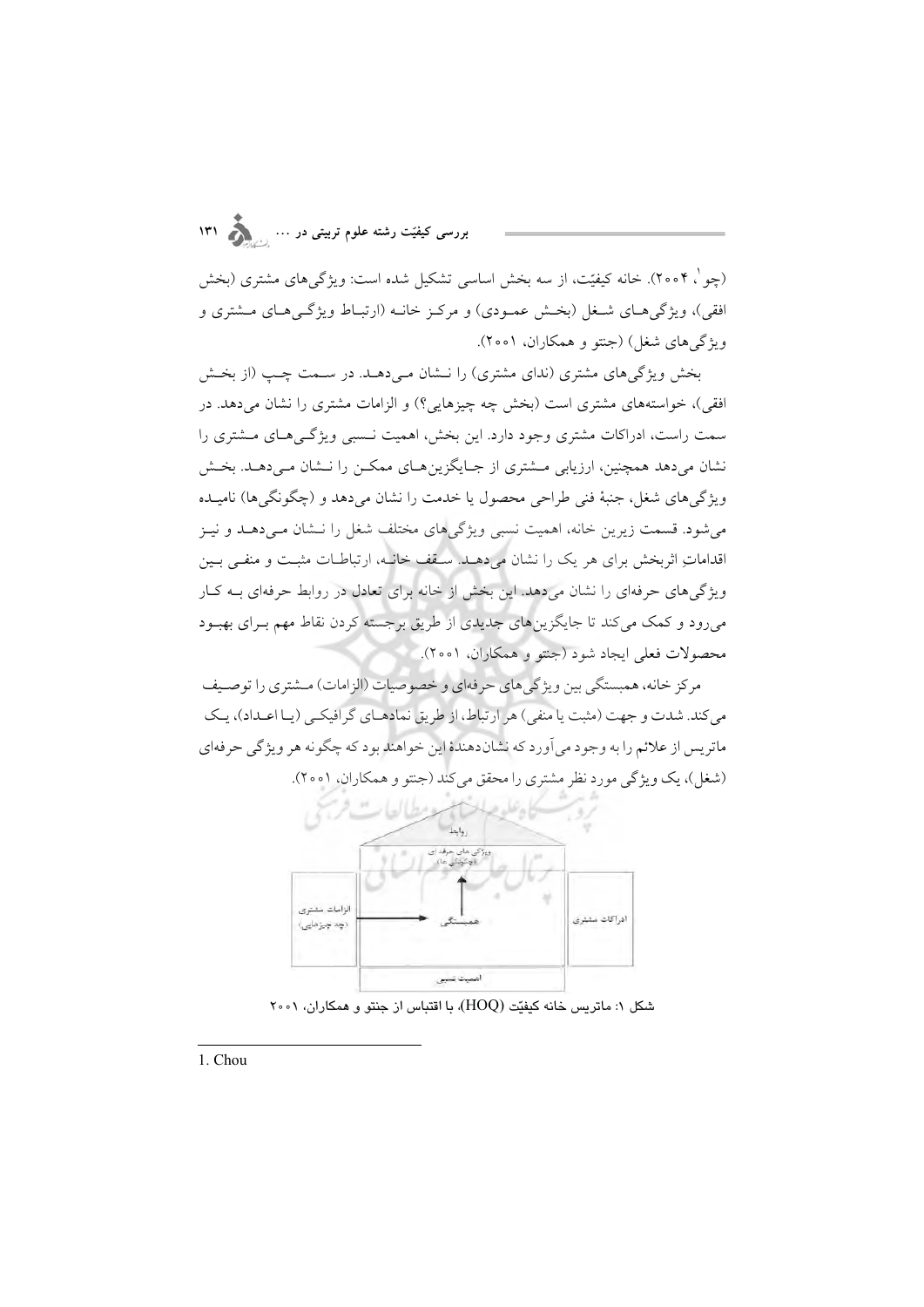## ۱۳۲<br>۱۳۲ هـ او المدیشههای نوین تربیتی، دورهٔ ۷ / شماره ۱

در سال ۱۳۸۸، پژوهشی با عنوان «تشکیل خانه کیفیّـت در نظـام آمـوزش عـالی؛ مطالعـه موردی: مقطع دکتری مدیریت دانشگاههای دولتی» انجام شــد. در ایــن مقالــه، روش گــسترش مشخصههای کیفی در دوره دکترای رشته مدیریت دانشگاههای دولتـی ایـران از جملــه تهـران، شهید بهشتی، تربیت مدرس، علامه طباطبایی و اصفهان، بـا هـدف ارزیـابی و بهبـود کیفیّـت برنامههای آموزشی ارائه شده در این دوره، مطالعه شده است. نتایج پژوهش حاکی از آن است كه مهمترين خواستههاي دانشجويان دكتراي مديريت، «كسب جديـدترين تجـارب سـازماني، تبحر یافتن در مهارتهای تحلیلی، ترغیب دانشجویان به تفکر، مفید و کافی بودن منابع معرفی شده، مثالها و تکالیف ارائه شده، داشتن روحیهٔ انتقادپــذیری اســتاد درس و توانــایی علمــی و میزان تسلط او بر موضوع درس» است که باید طراحان این مقطع تحصیلی به آنها توجه کننـد. همچنین، یافتههای پژوهش نشان داد که بین میزان اهمیـت خواسـتههـا از نظـر دانـشجویان و میزان دستیابی آنها به خواستههای آنها، تفـاوت معنـاداری وجـود دارد و ضـرورت گــذر از وضعیت موجود به وضعیت مطلوب به روشنی درک میشود (مدهوشــی و همکــاران ، ۱۳۸۸). میرفخرالدنی و همکاران پژوهش دیگری در سال ۱۳۸۸، تحت عنوان «مهندسی مجدد مدیریت کیفیّت در مؤسسات آموزش عالی؛ مطالعه موردی: دانشجویان تحصیلات تکمیلی دانشگاه یزد» انجام دادند. در ایــن پــژوهش، کیفیّـت خــدمات اَموزشــی دانــشگاه پــزد، براســاس پــنج بعــد ملموسات، اطمینان، تضمین، همـدلی و پاسـخگویی (برگرفتـه از مـدل سـروکوآل) از دیـدگاه دانشجویان تحصیلات تکمیلی، ارزیابی و در ادامه با استفاده از مـدل(هـای گـسترش عملکـرد کیفیّت و کانو، راهکارهایی بـرای ارتقـای آن ارائـه شـده اسـت (میرفخرالـدینی و همکـاران ، ۱۳۸۸). در سال ۱۳۸۷، آراسته و همکاران، پژوهشی تحت عنوان «وضعیت دانشگاههـای شـهر تهران در عصر جهانی شدن از دیدگاه دانشجویان» انجام دادند. هدف از این پـژوهش، بررسـی وضعیت دانشگاههای شهر تهران بود. نتـایج ایــن پــژوهش، بــدین صــورت بــود کــه وضــعیت دانشگاهها از دیدگاه دانشجویان از بعد تناسب محتوای درس در سطح پایینی است، توان علمی استادان در سطح مطلوبی است، شیوههای تدریس اساتید، پایین تر از حد متوسط است، رضایت دانشجویان از نحوهٔ ارزیابی پیشرفت تحصیلی آنها، توسط استادان پایین تـر از سـطح متوسـط بوده است، دسترسی به منابع علمـی در سـطح مطلـوبی اسـت و درنهایـت، وضـعیت فیزیکـی دانشگاهها، بیانکنندهٔ ارزیابی پایین تر از متوسط دانـشجویان بـوده اسـت (آراسـته و همکـاران،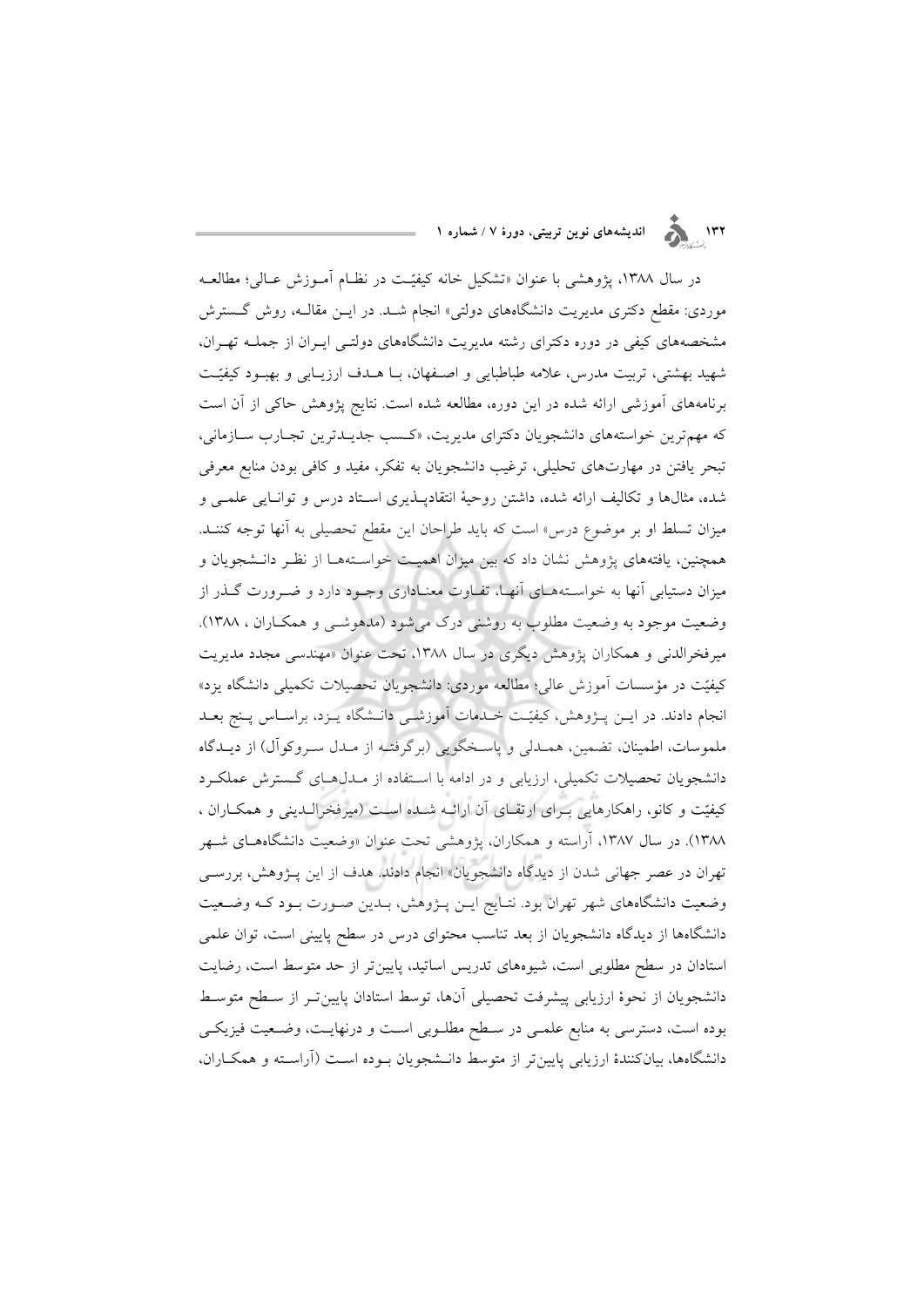۱۳۸۷). جهانی نیز، پژوهشی را با عنوان «بررسی کمیّت و کیفیّت برنامـه درسـبی مـصوب دوره دکتری برنامه ریزی درسی»، انجام داده است. در یک جمع بندی از یافتـههـای ایــن پــژوهش، می توان به این نتیجه رسید که برنامه درحـال اجـرای رشـته برنامـه ریـزی در دوره دکتـری بـا وضعیت مطلوب، فاصله بسیار دارد و باید اصلاحاتی در سـاختار محتـوای دوره، نـوع دروس، اعتبار دروس، سازماندهی و انتخاب محتوا، حجم مطالب، زمان پیش بینی شـده، بـا توجــه بــه اصول اعتبار، اهمیت، تعادل و تلفیق و وحدت انجام شود تا این رشته در جایگاه مناسب نظری و عملي قرار گيرد (جهاني، ١٣٨۶).

شیومینگ چو در سال ۲۰۰۴، پژوهشی را با عنـوان «ارزیــابی کیفیّـت خــدمات آمــوزش پرستاری در مقطع کارشناسی در تبایوان: کباربرد گسترش عملکبرد کیفیّت» انجبام داد. ایس پژوهش، تکنیکهای گسترش عملکرد کیفیّت (QFD) را به کار برده است تا کیفیّت خــدمات .<br>آموزش پرستاری در مقطع کارشناسی در تایوان را، از دیدگاه دانشجویان، بررسی کند. برخی از نتايج، نشان داد كه دانشجويان كيفيّت را قبل از هر چيز در زمينهٔ ويژگيهاي اســاتيد، جــستجو میکنند (چو، ۲۰۰۴). در سال ۲۰۰۷ پژوهشی با عنوان «کیفیّت خدمات در اَموزش عالی: نقش انتظارات دانشجو»، با هدف افزایش درکی عمیقتر از کیفیّت تدریس اساتید، انجام شـد؛ نتـایج این پژوهش نشان داد که دانشجویان انتظار یک جو مشتاقانه، تسهیل گر، دوستانه و علمـی را از اساتيد دارند (ووس و همكاران، ٢٥٥٧).

کارنوالی و میگوئل در سـال ۲۰۰۸، پژوهـشی را بـا عنـوان «بررسـی، تجزیــه و تحلیـل و طبقهبندی ادبیات QFD – انواع پژوهش، مشکلات و مزایا» انجام دادند. به طور کلی، این مقاله به بررسی، تجزیه و تحلیل و طبقه بندی آثار و ادبیات مربوط به مدل گسترش عملکرد کیفیّت، در بین سالهای ۲۰۰۲ تا ۲۰۰۶ اقدام کرده است. نتـایج ایـن پـژوهش، نـشان داد کـه بیـشتر مطالعات بر حل مسأله كيفيّت و مشكلات اساسى گزارش شده در بارهٔ كيفيّت متمركـز هــستند (کارنوالی و میگوئل، ۲۰۰۸). در سال ۲۰۱۰، پژوهشی با عنوان «بررسی رضایت دانشجویان در آموزش عالی»، در کشور پاکستان، انجام شد. این پژوهش، بر عواملی همچون تخصص اساتید، دوره ارائه شده، محیط کلاسی و امکانات کلاسی متمرکز بود. نتایج تحلیـل رگرسـیون، آشـکار کرد که تمام عوامل مورد مطالعه، تأثیر مثبت و معنیداری بر رضـایت دانــشجویان در آمــوزش عالی دارند. در این بین، تخصص اساتید، به عنوان تأثیرگذارترین عامل در بین متغیرهای مـورد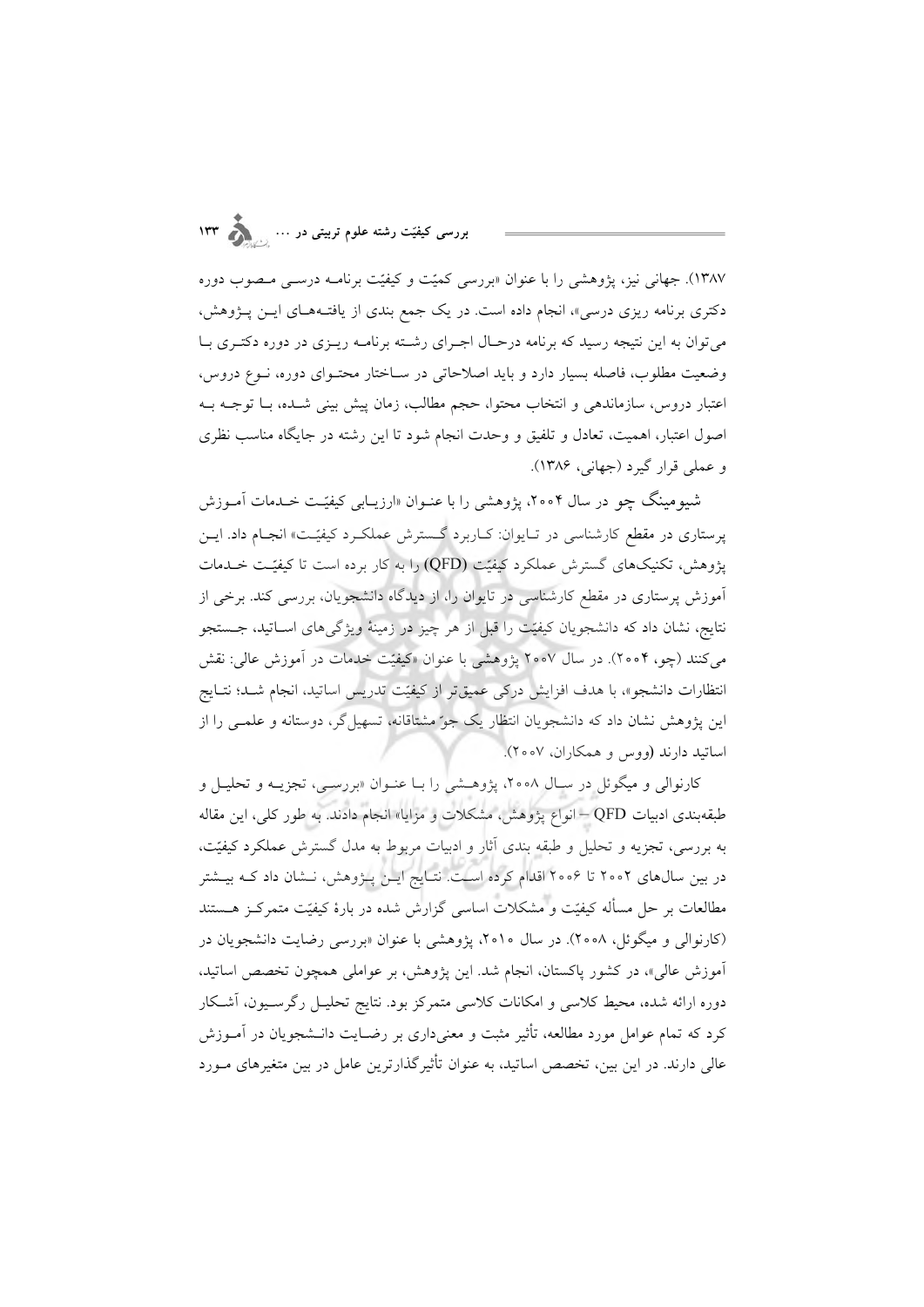# ۱۳۴<br>۱۳۴ <sub>ه</sub> کال اندیشههای نوین تربیتی، دورهٔ ۷ / شماره ۱

مطالعه، شناخته شده است (بات و رحمان، ٢٥١٥).

هدف اصلی این پژوهش، بررسی کیفیّت رشته علوم تربیتی در دانشگاه کردستان، بر مبنای مدلهای کانو و مدلگسترش عملکرد کیفیّت، است. برای نیل بهاین هدف، هـدفهـای جزئـی دیگری درنظر گرفته شدهاند که درزیر ارائه شده است:

- تحليــل شــكاف بــين انتظــارات وادراكــات دانــشجويان، از كيفيّــت فعاليــتهــاي رشــته علومتربيتي بهتفكيك ابعاد و زيرمقياس ها؛
- شناسایی نیازهای الزامی، جذاب و عملکردی دانشجویان رشته علـوم تربیتـی دانــشگاه کردستان بر اساس مدل کانو؛
- تعیین ویژگی،ای حرفهای موردنیاز به منظـور رفـع نیازهـای الزامـی دانـشجویان علــوم ترستی از دیدگاه استادان؛

### روش يژوهش

پژوهش حاضر، از لحاظ هدف، از جملهٔ پژوهشهای کاربردی است و از بعد میزان کنترل متغیرها، جزء پژوهشهای توصیفی بـه شـمار مـی]یـد. جامعـهٔ اَمـاری ایــن پــژوهش، کلیــهٔ دانشجویان سال سوم و بالاتر رشته علوم تربیتی دانشگاه کردستان را شامل بـود کـه در هنگـام این یژوهش حدود ۱۶۰ نفر بودند. حجم نمونه بر اساس جدول مورگان ۱۱۳ نفر پیشنهاد شد. با رعایت نسبت جنسیّت، مقطع تحصیلی و نوع دوره تحصیلی (روزانـه و شـبانه) بـه صـورت تصادفی طبقهای ۱۲۰ پرسشنامه برای سنجش انتظارات و ادراکات از کیفیّت فعالیتهای آموزشی پخش شد؛ که در نهایت از ۹۶ پرسشنامه کامل استفاده شد (نـرخ پاسـخگویی=۸۰٪). انتخاب روش نمونه گیری تصادفی طبقهای، دربارهٔ پرسشنامه اول، به دلیـل نـاهمگونی جامعـهٔ آماری از لحاظ جنسیّت، مقطع تحصیلی و نوع دوره بود که احتمال داشت بر نتایج تأثیر گـذار باشد. همچنین، نمونهای با حجم ۱۰۰ نفر از همین جامعـه بـرای تکمیـل پرسـشنامه کـانو بـه صورت تصادفی ساده انتخاب شدند، که در این بخش نیز ۸۰ پرسشنامه کامل تجزیه و تحلیـل شد (نرخ پاسخگویی=۸۰٪). روش جمع اَوری اطلاعات بـه صـورت پیمایــشی و ابــزار مــورد استفاده برای جمع آوری اطلاعات، سه پرسشنامه محقق ساخته بود. پرسشنامهٔ اول، ۳۳ آیتم را شامل بود که از یک سـو، انتظـارات و از سـوی دیگـر ادراکـات دانـشجویان را از چهـار بعـد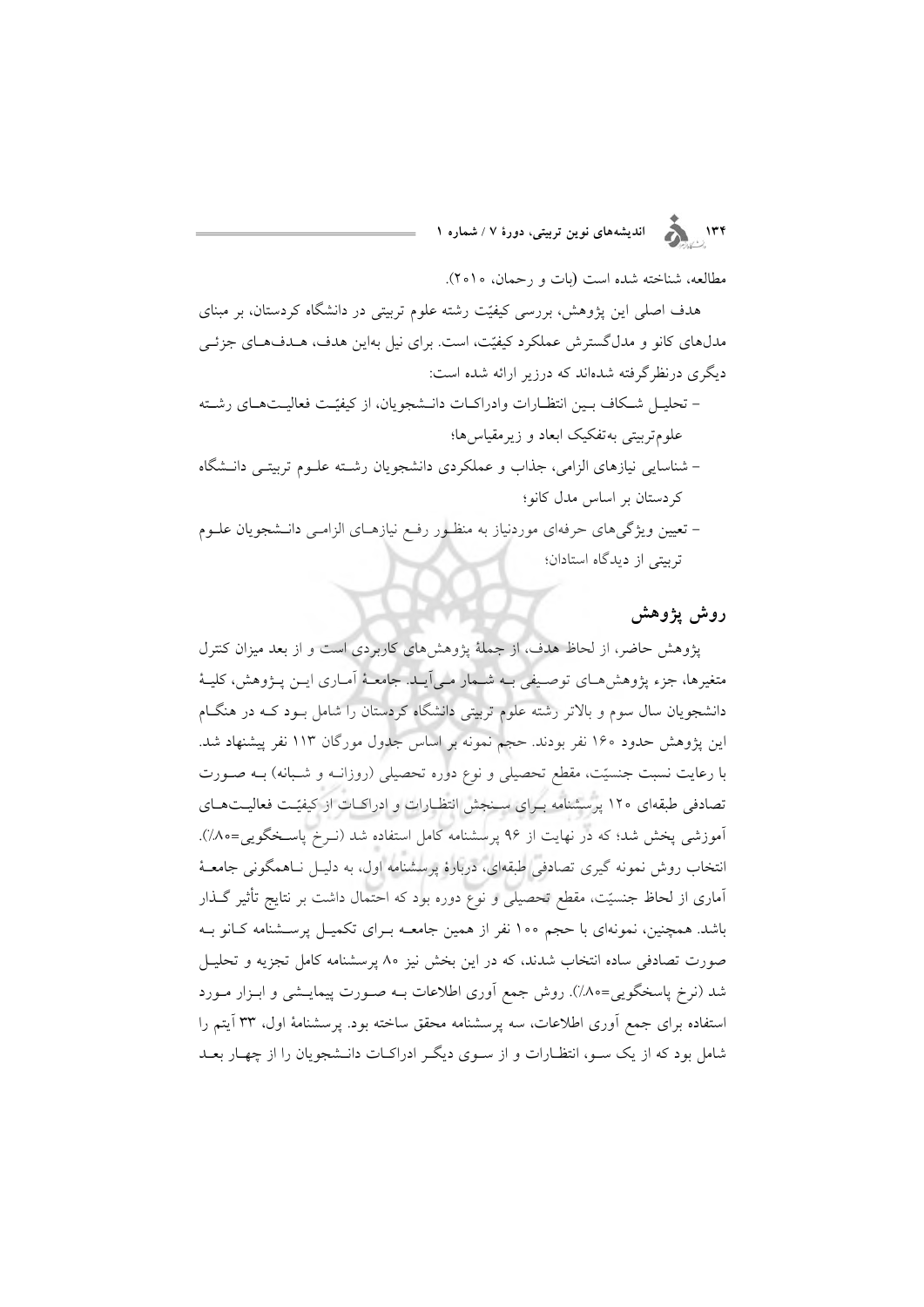محتوای دوره، ساختار دوره، ویژگی های استادان و امکانات دوره بررسی می کرد. گویههای این پرسشنامه به صورت مقیاس پنجگانه لیکرت (خیلی کم، کم، متوسط، زیـاد، خیلـی زیـاد) بـود. برای تعیین روایی پرسشنامه به نظر ده نفر از اساتید دانشگاه کردستان استناد شد و برای تعیـین پایایی آن از روش آلفای کرونباخ استفاده شد که میزان پایایی کـل پرسـشنامه ۹۳۱. (در سـطح انتظارات ۹۵۳. و در سطح ادراکات ۹۴۶.) بود. همچنین، پرسشنامه دوم به مـدل کـانو مربــوط بود و نیازهای الزامی، عملکردی و جذاب دانشجویان را می سنجید. این پرسشنامه از ۲۲ جفت سؤال معمول و غیر معمول تشکیل شده بود. روایی این ابـزار نیـز، بـر اسـاس دیـدگاه اســاتید دانشگاه کردستان، تأیید شد و فرمول آلفای کرونباخ، میزان پایایی کلـی آن را ۹۱۱. (در سـطح سؤالات معمول ۸۹۱ و در سطح سؤالات غیــر معمــول ۸۸۳) نــشان داد. نهایتــاً در پرســشنامه سوم، نیازهای الزامی دانشجویان که در طی پژوهش شناسایی شده بود، در قالـب ده سـؤال در .<br>اختیار اساتید و خبرگان دانشگاهی قرار گرفت و از آنها خواسته شد تا مهمترین ویژگ<sub>م</sub> هـای حرفهای مورد نیاز برای ارضاء نیازهای الزامی دانشجویان را تعیمین کننـد و میــزان قــدرت هــر ویژگی حرفهای در ارضای هر نیاز را به صورت قوی، متوسط یا ضعیف مشخص کنند. روایـی این ابزار نیز، بر اساس دیدگاه اساتید و خبرگان تأیید شد.

در این پژوهش، با بررسی مبـانی نظـری مربـوط بـه کیفیّـت فعالیـتهـای آموزشــی و بـا استخراج برخی شاخصهای موجود در فـرمهـای ارزیـابی درونـی و همچنـین بـا صـلاحدید اساتید، در نهایت چهار بعد، پنج مقیاس و ۳۳ شــاخص بــرای شناســایی کیفیّــت فعالیــت۱مـای آموزشی تعیین شد. در نمودار زیر این ۳۳ شاخص نشان داده شده است.<br>.

يتما جامع علوم اتنائى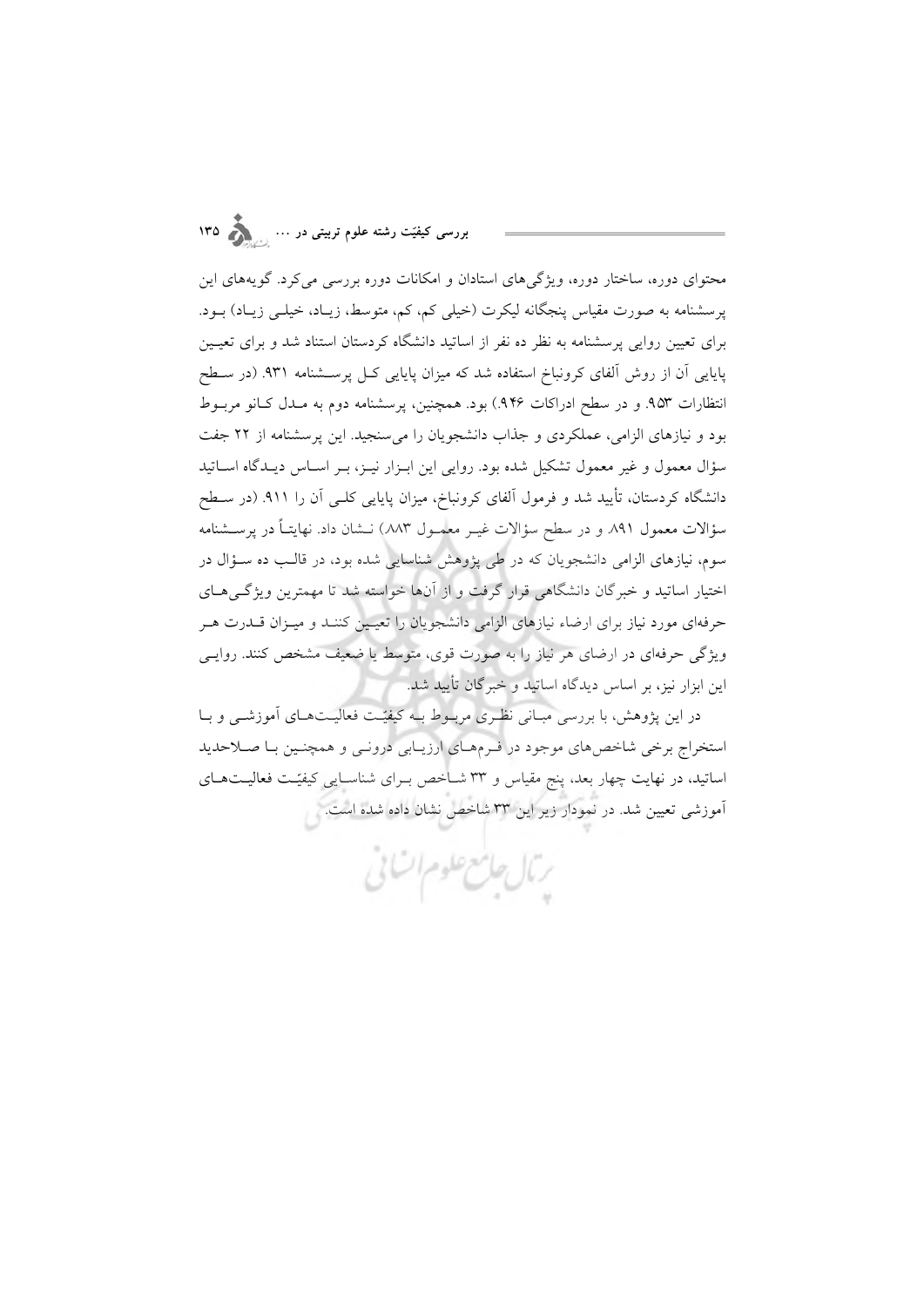

#### اندیشههای نوین تربیتی، دورهٔ ۷ / شماره ۱



نمودار ١: ابعاد، مقياسها و شاخصهاى كيفيّت فعاليتهاى آموزشى كادعلوم الساني ومطالعات فريحي

يافتههاى يژوهش

– آیا شکاف معنیداری بین انتظارات و ادراکات دانشجویان از کیفیّـت فعالیـتهـای رشـته علوم تربیتی به تفکیک ابعاد و زیر مقیاس۵ها وجود دارد؟ با توجه به نتایج آزمـون کولمـوگروف اسمیرنوف، مبنی بر غیر نرمال بودن توزیع دادههای گردآوری شده، بـرای تحلیـل شـکاف بـین انتظـارات و ادراكـات دانــشجويان از آزمــون نايارامتريــك ويلكاكــسون اســتفاده شــد. آزمــون ویلکاکسون، مناسبترین جایگزین آزمون t برای گروههای همبسته محسوب می شود که اخـتلاف بین زوجهای همبسته را بررسی میکند و با توجه به اینکه پژوهشگران این پـژوهش، در صـدد مقايسه انتظارات و ادراكات يك گروه از دانشجويان بودند لذا اين آزمـون انتخـاب شـد. نتـايج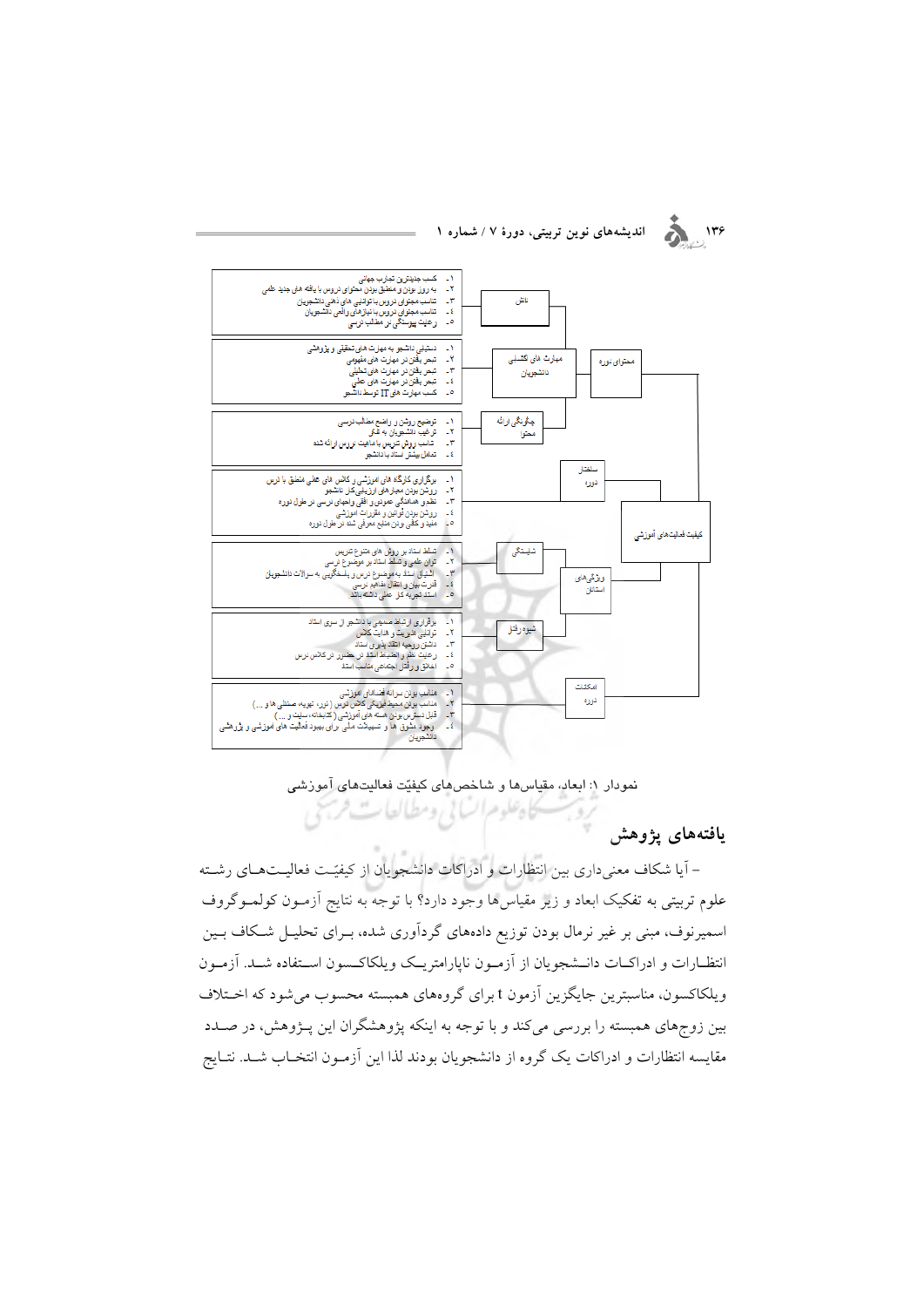بررسی کیفیّت رشته علوم تربیتی در … <sub>...</sub>.

آزمون ویلکاکسون، نشان داد که در مجموع، شکاف منفی و معنیداری بین انتظارات و ادراکات دانشجویان از کیفیّت اجرای فعالیتهای آموزشی وجود دارد. این نتایج بـا سـطح اطمینـان ۹۹٪ نشان داد که بین همه ابعاد کیفیّت اجرای فعالیتهای آموزشی، شکاف منفی و معنی،داری وجود دارد. همچنین، مشخص شد که از مجموع پنج مقیاس موجود، در سه مقیاس دانش، مهارتهـا، و شایستگی، شکاف معنیداری در سطح اطمینـان ۹۹٪ بـین ادراکـات و انتظـارات دانـشجویان وجود دارد. در زیر نتایج حاصل از آزمون ویلکاکسون نشان داده شده است.

جدول ۱: آمار توصیفی ادراکات و انتظارات دانشجویان از کیفیّت اجرای فعالیتهای آموزشی رشته علوم تربیتی

| وضعيت براساس مقياس                    | تعداد سؤالات | انحر اف    | میانگین کل | تعداد |           |
|---------------------------------------|--------------|------------|------------|-------|-----------|
| ليكرت(سؤالات/ميانگين)                 |              | استاندار د |            |       |           |
| $\mathsf{r} \wedge \mathsf{r} \wedge$ | ٣٣           | 18/14/19   | 110/Y41V   | ۹۶    | ادر اکات  |
| $Y/\circ Y$                           | ww           | IV/MY94    | 177/0      | ۹۶    | انتظار ات |

جدول ٢: نتايج آزمون ويلكاكسون در مورد مقايسه ادراكات و انتظارات دانشجويان ازكيفيّت رشته

| $-\Delta/\circ \circ V$ | آماره Z                    |
|-------------------------|----------------------------|
| $\circ \circ \circ$     | سطح معنی داری ( دو دامنه ) |

جدول ۳ : نتایج آزمون ویلکاکسون در مورد مقایسه ادراکات و انتظارات دانشجویان از کیفیّت رشته به تفکیک ابعاد و مقیاس هادر سطح اطمینان ۹۹٪

| مقياس          | مقياس               | مقياس               | مقياس             | مقياس          | بعل       | بعدويژگيهاي                       | بعدساختار                  | بعدمحتواي   | مؤلّفههاىمورد |
|----------------|---------------------|---------------------|-------------------|----------------|-----------|-----------------------------------|----------------------------|-------------|---------------|
| شايستگى        | شيوه                | ارائه               | مهارتها           | دانش           | امكانات   | استادان                           | دوره                       | دوره        | أزمون         |
|                | ر فتار              |                     |                   |                |           |                                   |                            |             |               |
| $-\frac{4}{3}$ | $-709$              | $-Y/\Delta f\Delta$ | $-\Delta$ / $9V9$ | $-\frac{4}{3}$ | $-\Delta$ | $-\mathbf{r}/\mathbf{r}$ $\Omega$ | $-\frac{4}{3}$             | $-\Delta V$ | آماره Z       |
| ە ە /          | $\sqrt{r} \wedge q$ | ۱۱ ه                | ە ە /             | ه ه ه /        | ه ه ه /   | (٥٥/                              | $\sqrt{\circ \circ \circ}$ | 0/000       | سطح معنى      |
|                |                     |                     |                   |                |           |                                   |                            |             | داري(دودامنه) |

نتایج آزمون ویلکاکسون دربارهٔ تحلیل شـاخصهای سـی و سـه گانـه نـشان داد کـه در

مجموع ۲۲ شاخص دارای شکاف منفی و معنی داری هستند ٔ. در جدول زیر، این ۲۲ شاخص

١. به دلیل جلوگیری از افزایش حجم مطالب ، جدول تحلیل شکاف به تفکیک شاخصها ارائه نشده است.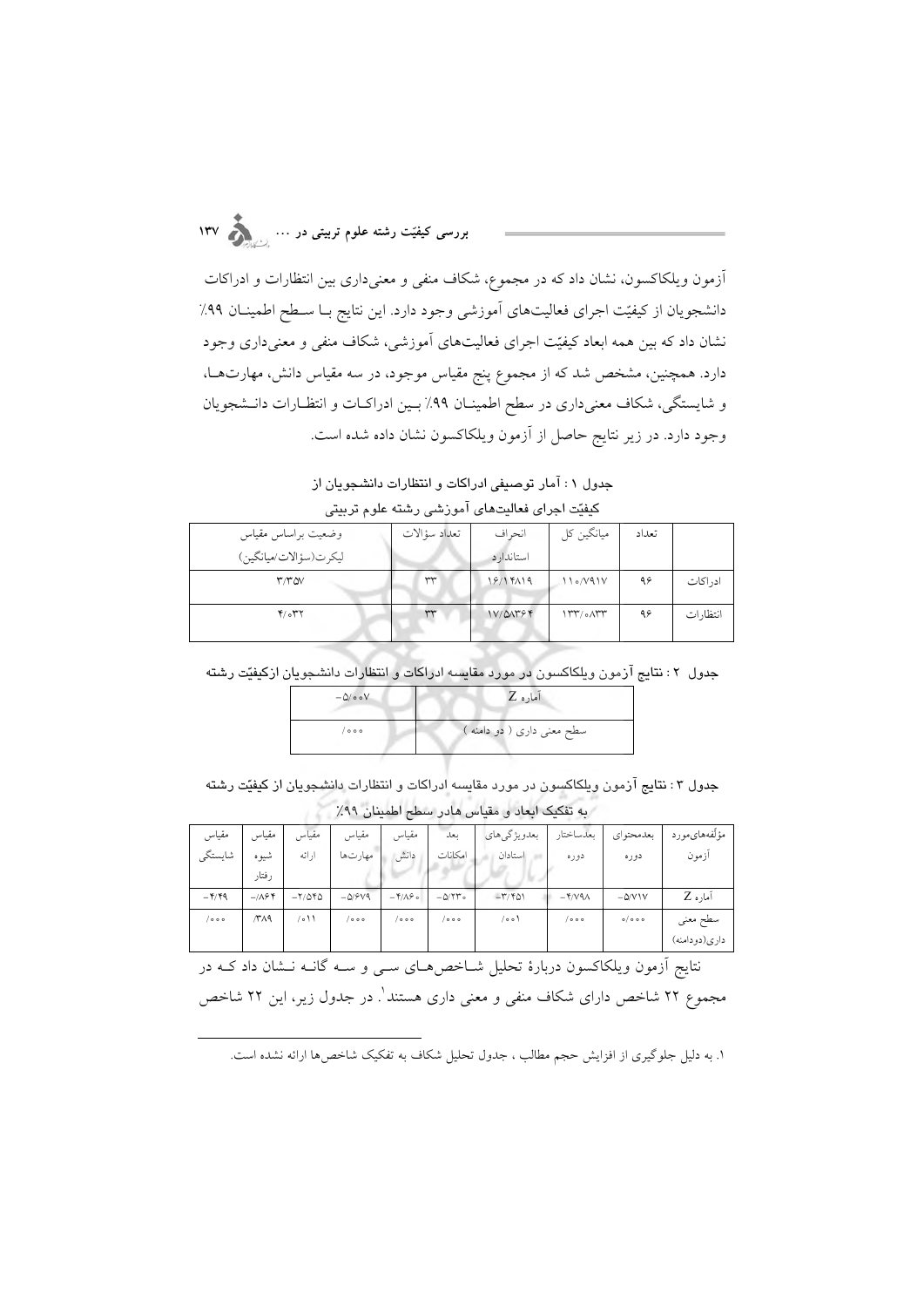به ترتیب میزان شکاف ارائه شده است. بــه ایــن ترتیــب کــه «کـسب مهــارتهـای IT توســط دانشجو» بیشترین شکاف و «توضیح روشن و واضح مطالب درســی از ســوی اســتاد» کمتــرین شکاف را داشته است.

| میزان شکاف                     | ميانگين ادراكات                         | ميانگين انتظارات                        | نياز                                                                     | رديف          |
|--------------------------------|-----------------------------------------|-----------------------------------------|--------------------------------------------------------------------------|---------------|
| Y/1101                         | 1/9048                                  | $Y_0$ ۶۹۷                               | كسب مهارتهاي ITتوسط دانشجو                                               | $\lambda$     |
| $Y/\circ \circ \Delta Y$       | 1/1177                                  | $\mathsf{r}$ / $\wedge$                 | تناسب محتوای دروس با<br>نيازهاي واقعى دانشجويان                          | ٢             |
| $1/\Lambda T F \Delta$         | Y/OVTY                                  | $Y/\gamma$ . $V$                        | دستیابیدانشجوبه مهارتهای پژوهش و پژوهش                                   | ٣             |
| $1/\Lambda T 10$               | Y/11TT                                  | $T/9$ $FTA$                             | وجودمشوق هاوتسهيلات مالي براي بهبودفعاليت هاى<br>أموزشيويژوهشي دانشجو    | ۴             |
| $1/\Lambda$ $\circ$ $\circ$    | Y/17.97                                 | T/97.9T                                 | تبحريافتندرمهارتهاىعملى                                                  | ۵             |
| 1/VVf1                         | $Y/Y$ $1Y$                              | 1/100                                   | روشنبودن معيارهاي ارزيابي كار دانشجو                                     | ۶             |
| 1/VIY1                         | <b>T/V FOT</b>                          | Y/Y994                                  | مناسب بودن محيط فيزيكي كلاس درس (نور،<br>تھويه، صندل <sub>ي</sub> ها و…) | $\vee$        |
| 1/VI                           | $T/\circ \circ 17$                      | Y/YYYY                                  | تسلط استاد بر روشهای متنوع تدریس                                         | ٨             |
| 1/8999                         | Y/1049                                  | $T/\Lambda \circ F \Delta$              | كسبجديدترين تجارب سازماني                                                | ٩             |
| 1/0997                         | <b>T/TTATT</b>                          | T/97V9                                  | برگزاری کارگاههای آموزشی و کلاس های عملی<br>منطبق با درس                 | ه ۱           |
| 1/5774                         | <b>Y/AAQV</b>                           | $f(T \Lambda)$                          | تبحر يافتن درمهارتهاى تحليلي                                             | $\setminus$   |
| 1/5777                         | Y/9910                                  | <b>Y/T/ITV</b>                          | قدرت بيان وانتقال مفاهيم درسى                                            | ۱۲            |
| 1/15.05                        | Y/YY'V                                  | $f/\Lambda_o V_o$                       | قابل دسترس بودن هستههای آموزشی                                           | ۱۳            |
| <b>I/TT OV</b>                 | Y/Y991                                  | $\mathsf{r}/\mathsf{F}$ on $\mathsf{F}$ | بهروزبودنو منطبق بودن محتواىدروس<br>بايافتههاي جديد علمى                 | $\gamma$      |
| 1/7910                         | $\mathbf{r}/\mathbf{r}$ 91 $\mathbf{r}$ | <b>YVAYY</b>                            | مناسب بودن سرانه فضاهاى أموزشى                                           | ۱۵            |
| 1/71A                          | ۳/۲۴۱۳                                  | $Y/Y$ $09V$                             | توانایی علمی و تسلط استاد بر موضوع درس                                   | ۱۶            |
| 1/1981                         | $T/\circ \circ 19$                      | f/19AF                                  | تبحر یافتن در مهارتهای مفهومی                                            | $\mathcal{N}$ |
| 1/1004                         | $T/1$ ovr                               | $Y/Y$ o $VV$                            | داشتن روحيه انتقادپذيرى استاد                                            | ۱۸            |
| $1/60 \Lambda$                 | T/1107                                  | 4/1991                                  | روشن بودن قوانين و مقررات أموزشي                                         | ۱۹            |
| $1/\circ 77V$                  | ۲/۵۹۶۱                                  | <b>٣/۶٢٨٨</b>                           | مفید و کافی بودن منابع معرفی شده در طول دوره                             | ۲۰            |
| $/9$ $\gamma\gamma$            | Y/9Q1Y                                  | <b>٣/٨٧٨۶</b>                           | استاد تجربه كار عملى داشته باشد                                          | ۲۱            |
| $/\Lambda \circ \circ \Lambda$ | $\Gamma/\Upsilon_0$ ) o                 | $Y/Y \circ Y$                           | توضیح روشن و واضح مطالب درسی از سوی<br>استاد                             | ۲۲            |

جدول۴ : نیازهای دارای شکاف منفی و معنی دار به ترتیب بیشترین شکاف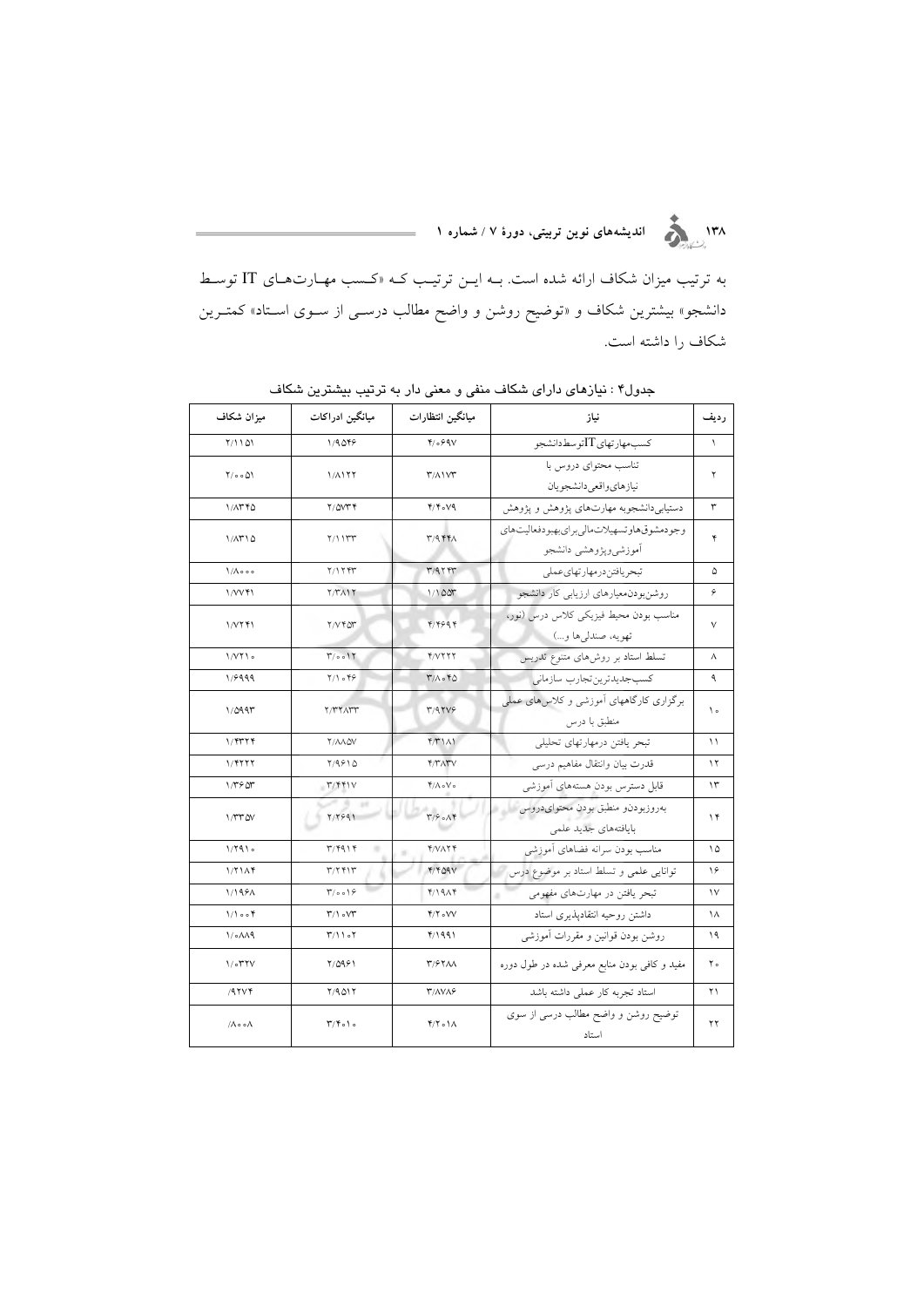علاوهبراین، برای تعیین سطح کیفیّت رشته علـوم تربیتـی از دیـدگاه دانـشجویان، بـهایـن ترتیب عمل شده است که متغیرهایی که دادههای مربوط به آنها درطیف چند گزینهای لیکرت، برای سنجش نگرش دانـشجویان، انـدازهگیـری شـدهانـد، فراوانـی پاسـخهـای آنهـا در وزن گزينههاي انتخاب شده (خيلي كم=۱، كـم=۲، متوسـط=۳، زيـاد=۴، خيلـي;ريـاد=۵)، ضـرب و میانگین وزنی محاسبه شده آنها به عنوان امتیاز وضعیت موجود منظور شـده اسـت. بنـابراین، نتايج آمار توصيفي نشان داد ميانگين ادراكات دانشجويان از كيفيّت فعاليتهاى آموزشي گروه علوم تربیتی دانشگاه کردستان بر اساس مقیاس لیکرت « ۳/۳۵۷ » است که بر اساس معیارهای قضاوت که در بالا اشاره شد؛ بین متوسط و زیاد قرار دارد و میزان انتظـارات آنهـا از کیفیّـت فعالیتهای آموزشی گروه علوم تربیتی دانشگاه کردستان، با توجه به مقیاس لیکرت « ۴/۰۳۲)». بین زیاد و خیلی زیاد قرار دارد.

– نیازهای الزامی، جذاب و تک بعدی دانشجویان بر اسـاس ابعـاد مختلـف محتــوای دوره، ساختار دوره و ویژگیهای اساتید کدامند؟ پس از آنکه ۲۲ شـاخص، دارای شـکاف منفی و معنی دار به عنوان نیاز یا ندای مشتری شناخته شدند، این نیازها وارد مدل کـانو شــدند تا از طریق پرسشنامه کانو، سه دسته از نیازهای الزامی، جـذاب و تـک بعـدی شــناخته شــوند. پرسشنامه کانو از دو بخش اصلی سؤالات معمول و غیر معمول تشکیل می شود. یک نمونـه از سؤالات معمول و غیر معمول در پرسشنامه کانو در جدول زیر نمایش داده شده است.

| $O.7 -$     |                |         |              |           |                                        |  |  |  |  |
|-------------|----------------|---------|--------------|-----------|----------------------------------------|--|--|--|--|
| اينوضع      | می توانماین    | نظرخاصي | حتماً بايد   | اينوضعرا  | سؤ الات                                |  |  |  |  |
| رانمي پسندم | وضعرا تحمل كنم | ندارم   | اينگونه باشد | دوست دارم |                                        |  |  |  |  |
|             |                |         |              |           | ۱- احساس شما چه خواهد بود ، اگرکه      |  |  |  |  |
|             |                |         |              |           | محتواى دروس با نيازهاى واقعى دانشجويان |  |  |  |  |
|             |                |         |              |           | تناسب داشته باشد؟                      |  |  |  |  |

شير شجيول ٥: نمونهاي لا سؤالات معمول بالمستخدم

حدول ٤ : نمونهاي از سؤالات غير معمول

| اينوضع      | مي توانماين وضع را | نظر خاصى | حتمأ بايد    | اينوضعرا  | سؤ الات                                |
|-------------|--------------------|----------|--------------|-----------|----------------------------------------|
| رانمي يسندم | تحمل كنم           | ندار م   | اینگونه باشد | دوست دارم |                                        |
|             |                    |          |              |           | ۱- احساس شما چه خواهد بود ، اگر که     |
|             |                    |          |              |           | محتوای دروس با نیازهای واقعی دانشجویان |
|             |                    |          |              |           | تناسب نداشته باشد؟                     |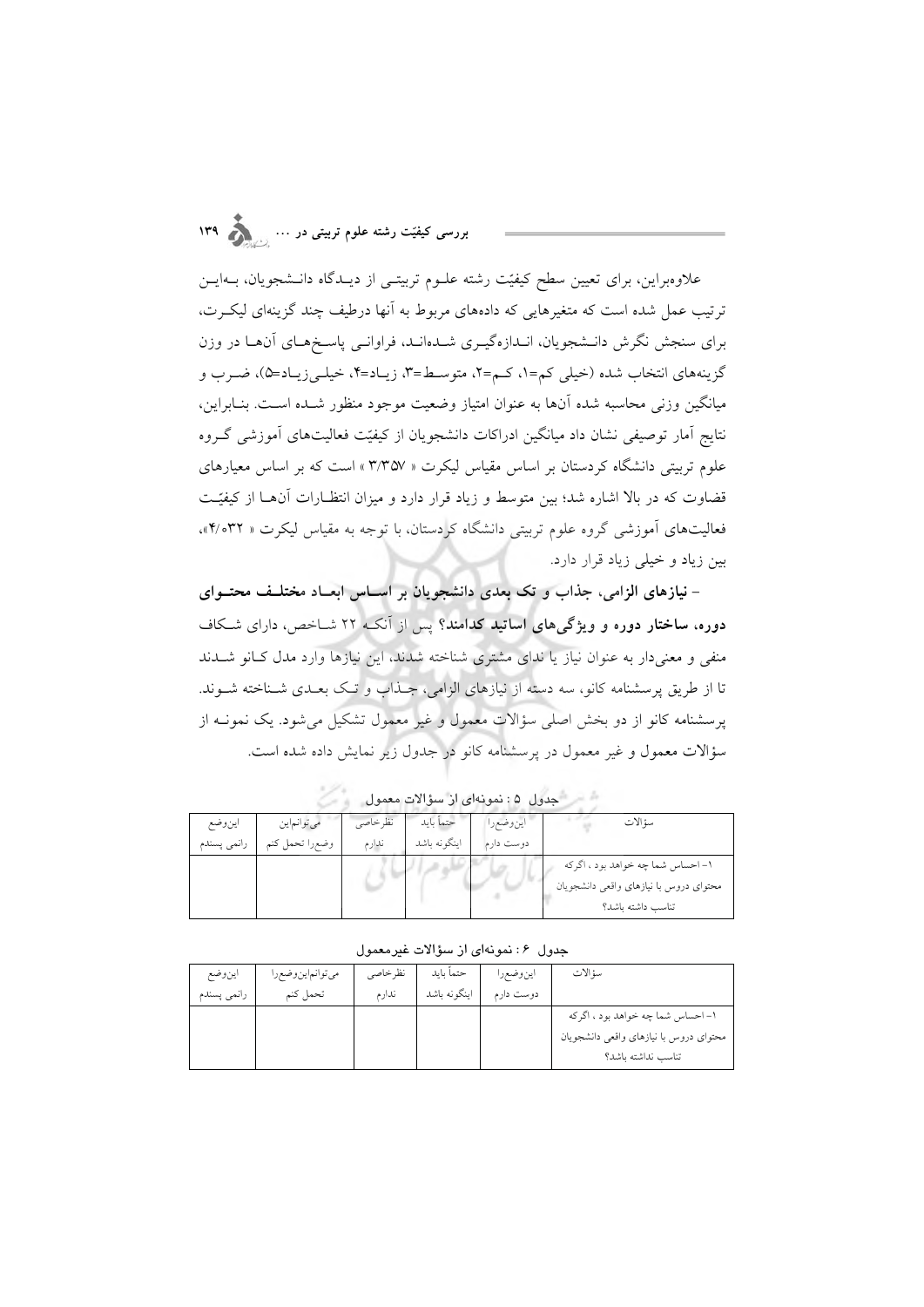.<br>۱۴۰ <sub>.</sub> هم از است اندیشههای نوین تربیتی، دورهٔ ۷ / شماره ۱

نحوهٔ تجزیه و تحلیل پرسشنامه کانو به این صورت است که هر جفت از سؤالات معمـول و غیر معمول در مقایسه با یکدیگر قرار میگیرنــد و بــر اســاس ترکیــبهــای مختلفــی کــه از پاسخها به دست میآید، آن بعدی که بیشترین فراوانی را بــه خــود اختــصاص دهــد، پذیرفتــه خواهد شد. ترکیب پاسخها در مدل کانو بر اساس بیشترین فراوانی میتواند به شش حالت یـا نتيجه منجر شود. اين شش حالت در جدول زير، نشان داده شدهاند. در اين جدول «E» نـشانهٔ نيازهاي الزامي، «A» نشانهٔ نيازهـاي جــذاب ، «O» نــشانهٔ تــک بعــدي، «I» نــشانهٔ پاســخهــاي بی تفاوت یا بی توجه، «R» نــشانهٔ پاسـخهـای معکـوس و نــامطلوب و «Q» نــشانهٔ پاسـخهـای تردیدپذیر و سؤال برانگیز است.

|              |                                 |                                      |                                   | سؤالات غير معمول                       |                                                     |                            |
|--------------|---------------------------------|--------------------------------------|-----------------------------------|----------------------------------------|-----------------------------------------------------|----------------------------|
|              | الزامات مشترى                   | دوست<br>–این وضع را<br>$\frac{1}{2}$ | حتمأ بايداينگونه<br>$\frac{1}{2}$ | $\mathbb{F}$<br>$\frac{d}{d}$<br>ندارم | وضع را تحمل<br>۴ – می توانم این<br>$\sum_{i=1}^{n}$ | ۵– این وضع رانعمی<br>پسندم |
|              | ۱– این وضع را دوست دارم         | Q                                    | A                                 | A                                      | A                                                   | $\Omega$                   |
|              | ٢-حتماً بايد اينگونه باشد       | $\mathbb{R}$                         | $\mathbf I$                       | $\mathbf I$                            | I                                                   | E                          |
| سؤالات معمول | ٣-نظر خاصي ندارم                | $\mathbb{R}$                         | Ι                                 | $\pm$ $\pm$                            | I                                                   | E                          |
|              | ۴– می توانم این وضع را تحمل کنم | R                                    |                                   | I                                      | I                                                   | E                          |
|              | ۵– این وضع را نمیپسندم          | $\mathbf{R}$                         | $\mathbb{R}$                      | $\mathbb{R}$                           | I                                                   | Q                          |

جدول ۷: نمونهای از جدول تجزیه و تحلیل پرسشنامه کانو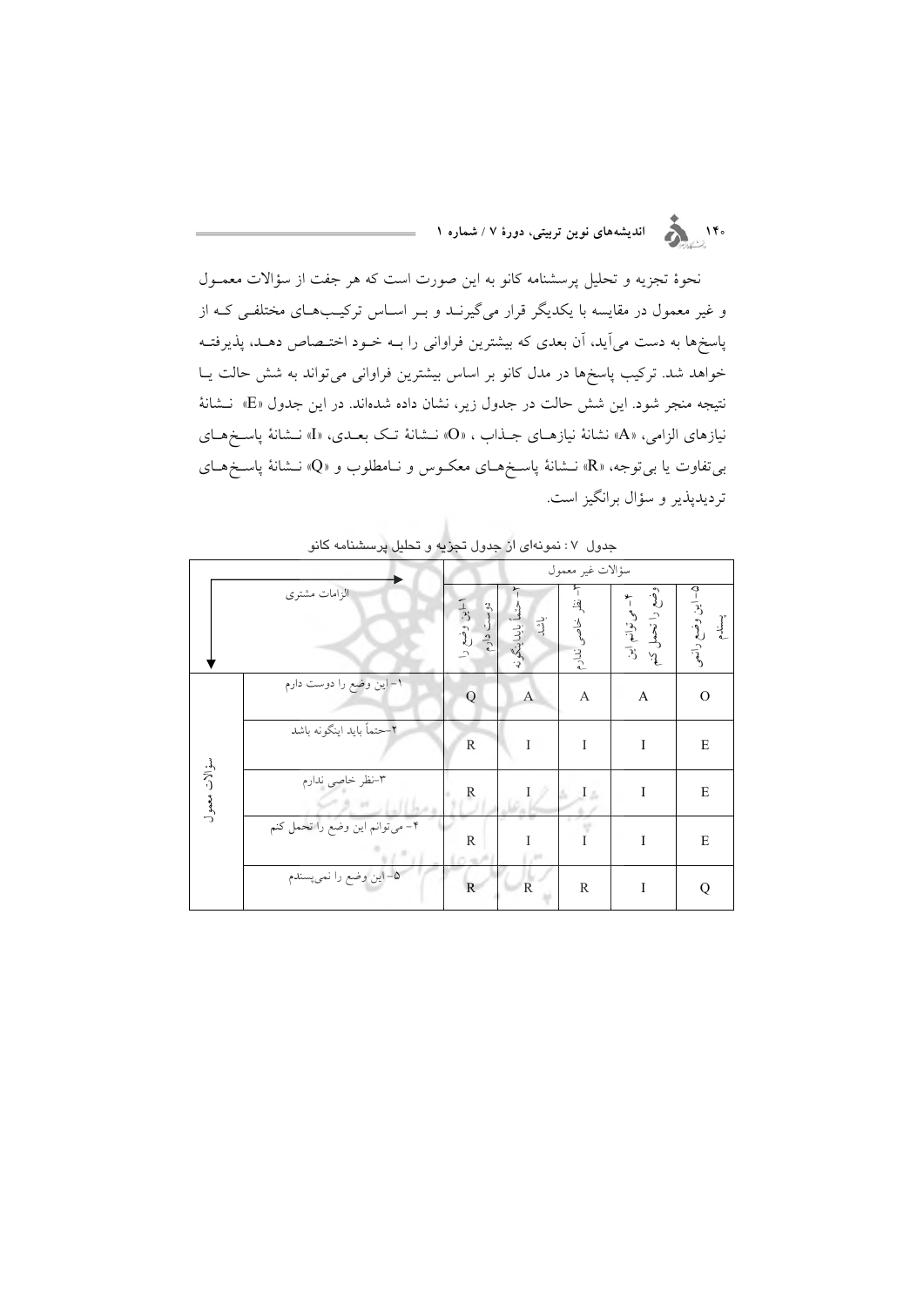| - 55                                                                            | ◡                        |                        |                      |              |               |                | ون ۲۰۰ |                |
|---------------------------------------------------------------------------------|--------------------------|------------------------|----------------------|--------------|---------------|----------------|--------|----------------|
| خواستههای مشتری مشتری « C.R »                                                   | A                        | Е                      | O                    | R            | Q             | Ι              | Total  | Grade          |
| ۱- کسب مهارتهای IT توسط دانشجو                                                  | $\wedge$                 | ۴٨                     | ۱۲                   | V            |               | ۵              | ٨۰     | Ε              |
| ۲- تناسب محتواى دروس با نيازهاى واقعى<br>دانشجو يان                             | ۶                        | ۳Λ                     | ١٨                   |              | ه ۱           | ٨              | ٨۰     | E              |
| ۳- دستیابی دانشجو به مهارتهای پژوهش و<br>يژوهش                                  | $\backslash$ $\circ$     | ٣۴                     | ۱۶                   | ۴            | ٨             | ٨              | ٨۰     | Е              |
| ۴- وجود مشوقها و تسهیلات مالی برای بهبود<br>فعالیتهای آموزشی و پژوهشی دانشجویان | ۳Λ                       | $\mathcal{L}$          | ۱۹                   |              | $\lambda$     | ۱۲             | ٨۰     | A              |
| ۵- تبحر یافتن در مهارتهای عملی                                                  | ۵۰                       | ۴                      | ۱۱                   | ۴            | ٣             | $\wedge$       | ٨۰     | A              |
| ۶- روشن بودن معیارهای ارزیابی کار دانشجو                                        | ۴                        | ۴۰                     | $\gamma$             | ٢            | $\backslash$  | $\backslash$ o | ٨۰     | E              |
| ٧- مناسب بودن محيط فيزيكي كلاس درس<br>(نور، تهويه، صندليها و…)                  | $\check{\mathbf{r}}$     | $\mathfrak{r}\circ$    | $\gamma$             | ۴            | ۴             | $\gamma$       | ٨۰     | Ε              |
| ۸– تسلط استاد بر روشهای متنوع تدریس                                             | $\lambda$                | 16                     | $4^{\circ}$          | ۴            |               | $\gamma$       | ٨۰     | O              |
| ۹- کسب جدیدترین تجارب سازمانی                                                   | $Y\gamma$                | $\backslash$           | $\big\}$ o           |              |               | ۱۸             | ٨۰     | А              |
| ۱۰– برگزاری کارگاههای آموزشی و کلاس های<br>عملى منطبق با درس                    | $\backslash$ $\circ$     | $\gamma$               | $\mathfrak{r}\circ$  |              | ۴             | ۱۲             | ۸۲     | $\mathbf{O}$   |
| ١١- تبحر يافتن در مهارتهاى تحليلى                                               | $\mathsf{Y}\wedge$       | $\wedge$               | $\backslash$ $\circ$ | ۶            |               | ٨              | ٨۰     | А              |
| ۱۲– قدرت بیان و انتقال مفاهیم درسی                                              | ۶                        | 49                     | $\gamma$             | ۴            | ۵             | $\lor$         | ٨۰     | Е              |
| ۱۳– قابل دسترس بودن هستههای آموزشی                                              | $\mathsf{r}_\Lambda$     | ٩                      | $\mathcal{A}$        | ٢            | $\gamma$      | $\backslash$ o | ٨۰     | A              |
| ۱۴– به روز بودن و منطبق بودن محتوای دروس<br>با يافتههاي جديد علمي               | $\backslash$             | ۱۴                     | ۴٣                   |              | $\epsilon$    | $\epsilon$     | ٨۰     | $\mathbf{O}$   |
| ۱۵– مناسب بودن سرانه فضاهای آموزشی                                              | $\backslash$ $\circ$     | $\mathcal{N}$          | Y                    | $\mathbf{r}$ | $\varphi$     | $\Lambda$      | ٨۰     | O              |
| ۱۶- توانایی علمی و تسلط استاد بر موضوع<br>درس                                   | $\overline{\phantom{a}}$ | $\mathsf{r}_{\Lambda}$ | $\frac{1}{2}$        | $\mathsf{Y}$ | ٨             | ۶              | ٨۰     | E              |
| ۱۷- تبحر یافتن در مهارتهای مفهومی                                               | $\mathcal{N}$            | $\Upsilon$             | YV                   |              |               | Λ              | ٨۰     | $\overline{O}$ |
| ١٨- داشتن روحيه انتقادپذيري استاد                                               | ه ۱                      | ٣۴                     | ه ۱                  | ۶            | $\mathcal{L}$ | ه ۱            | ٨۰     | Е              |
| ۱۹– روشن بودن قوانین و مقررات آموزشی                                            | ۶                        | ۴Λ                     | $\gamma$             | ۴            | ۴             | ۴              | ٨۰     | Ε              |
| ۲۰– مفید و کافی بودن منابع معرفی شده در<br>طول دوره                             | ۴۶                       | ١٨                     | ٢                    |              | ۴             | ه ۱            | ٨۰     | A              |
| ٢١- استاد تجربه كار عملي داشته باشد                                             | ۱۶                       | ۶                      | ۴۴                   | ۶            |               | $\wedge$       | ٨۰     | $\Omega$       |
| ۲۲– توضیح روشن و واضح مطالب درسی از<br>سوى استاد                                | ۱۴                       | ۴۹                     | ٣                    |              | ۵             | ٩              | ٨۰     | Ε              |

جدول ۸: شناسایی نیاز*های* الزامی، جذاب و تک بعدی از طریق مدل کانو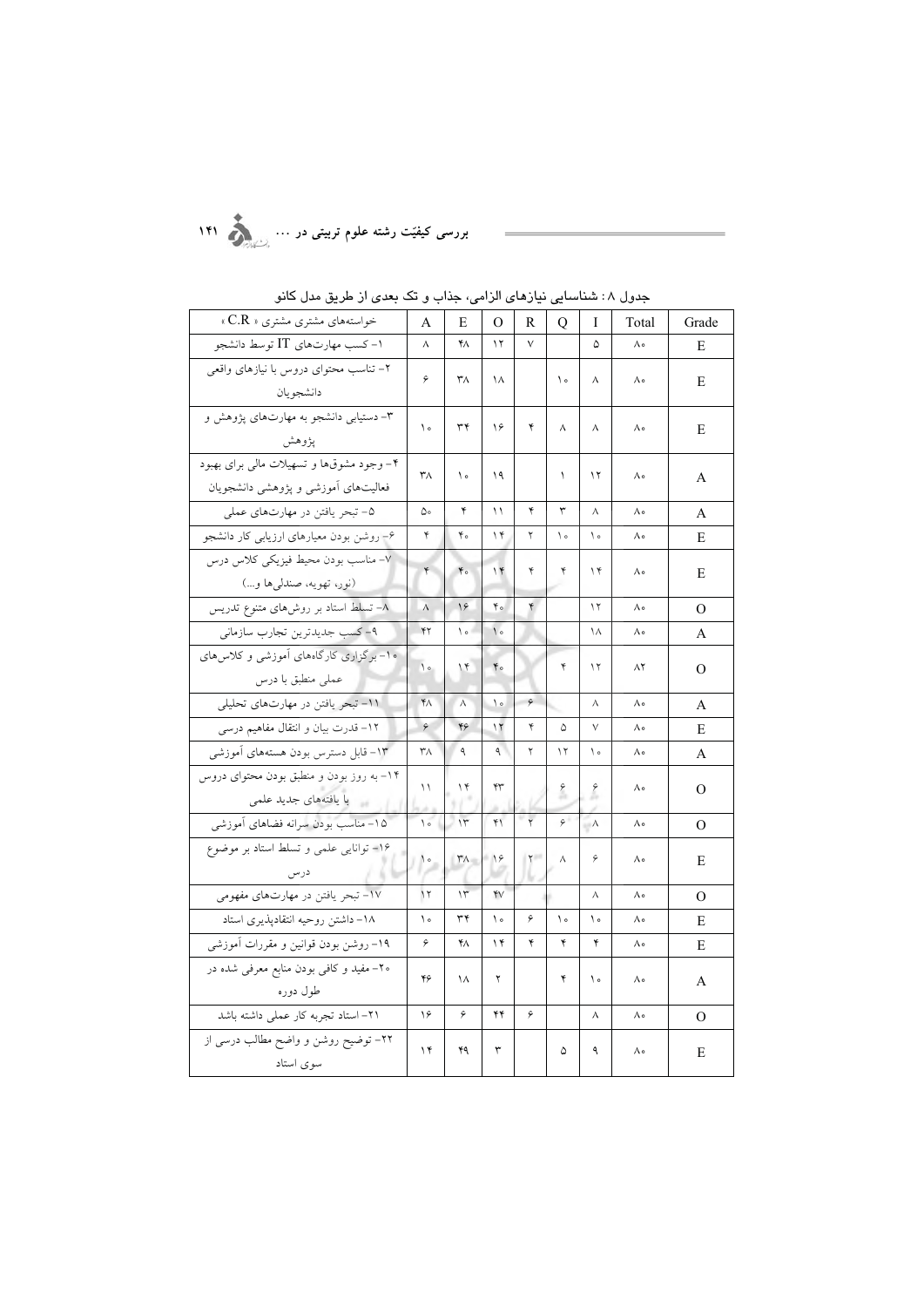پس از تجزیه و تحلیل سؤالات پرســشنامه کــانو، ۱۰ نیــاز از مجمــوع ۲۲ نیــاز بــه عنــوان نیازهای الزامی، شش نیاز به عنوان نیازهای جذاب و شش نیاز نیز به عنوان نیازهای تک بعدی مشخص شدند.

| نوع نياز | عنوان نياز                                                   | رديف |
|----------|--------------------------------------------------------------|------|
| الزامى   | تناسب محتواى دروس با نيازهاى واقعى دانشجويان                 | ١    |
| الزامى   | دستیابی دانشجو به مهارتهای پژوهش و پژوهش                     | ۲    |
| الزامى   | داشتن روحيه انتقاد پذيرى استاد                               | ٣    |
| الز امي  | کسب مهارتهای IT توسط دانشجو                                  | ۴    |
| الزامى   | توضیح روشن و واضح مطالب درسی از سوی استاد                    | ۵    |
| الز امي  | مناسب بودن محیط فیزیکی کلاس درس ( نور، تھویه، صندلی ها و … ) | ۶    |
| الز امي  | روشن بودن قوانین و مقررات أموزشی                             | ٧    |
| الز امي  | روشن بودن معیارهای ارزیابی کار دانشجو                        | ٨    |
| الزامى   | قدرت بیان و انتقال مفاهیم درسی از سوی استاد                  | ٩    |
| الزامى   | توان علمی و تسلط استاد بر موضوع درسی                         | ه ۱  |
| جذاب     | كسب جديدترين تجارب سازماني                                   | ۱۱   |
| جذاب     | تبحر یافتن در مهارتهای تحلیلی                                | ۱۲   |
| جذاب     | تبحر یافتن در مهارتهای عملی                                  | ۱۳   |
| جذاب     | قابل دسترس بودن هستههای أموزشی (کتابخانه، سایت و  )          | ۱۴   |
| جذاب     | وجود مشوقها و تسهیلات مالی برای بهبود فعالیتهای آموزشی و     | ۱۵   |
|          | پژوهشی دانشجویان مسیح است                                    |      |
| جذاب     | مفید و کافی بودن منابع معرفی شده در طول دوره                 | ۱۶   |
| تک بعدی  | به روز بودن و منطبق بودن محتواي دروس با یافتههای جدید علمی   | ١٧   |
| تک بعدی  | تسلط استاد بر روشهای متنوع تدریس                             | ۱۸   |
| تک بعدی  | مناسب بودن سرانه فضاهاى أموزشي                               | ۱۹   |
| تک بعدی  | تبحر یافتن در مهارتهای مفهومی                                | ه ۲  |
| تک بعدی  | برگزاری کارگاههای آموزشی و کلاس های عملی منطبق با درس        | ۲۱   |
| تک بعدی  | استاد تجربه كار عملى داشته باشد.                             | ۲۲   |

جدول ۹: تعیین نوع نیازهای دانشجویان بر اساس مدل کانو

– مهمترین ویژگیهای حرفهای مورد نیــاز بــرای بــرآورده ســاختن نیازهــای الزامــی دانشجویان از دیدگاه استادان کدامند؟ با توجه به اهمیت نیازهای الزامی در میزان رضایت یـا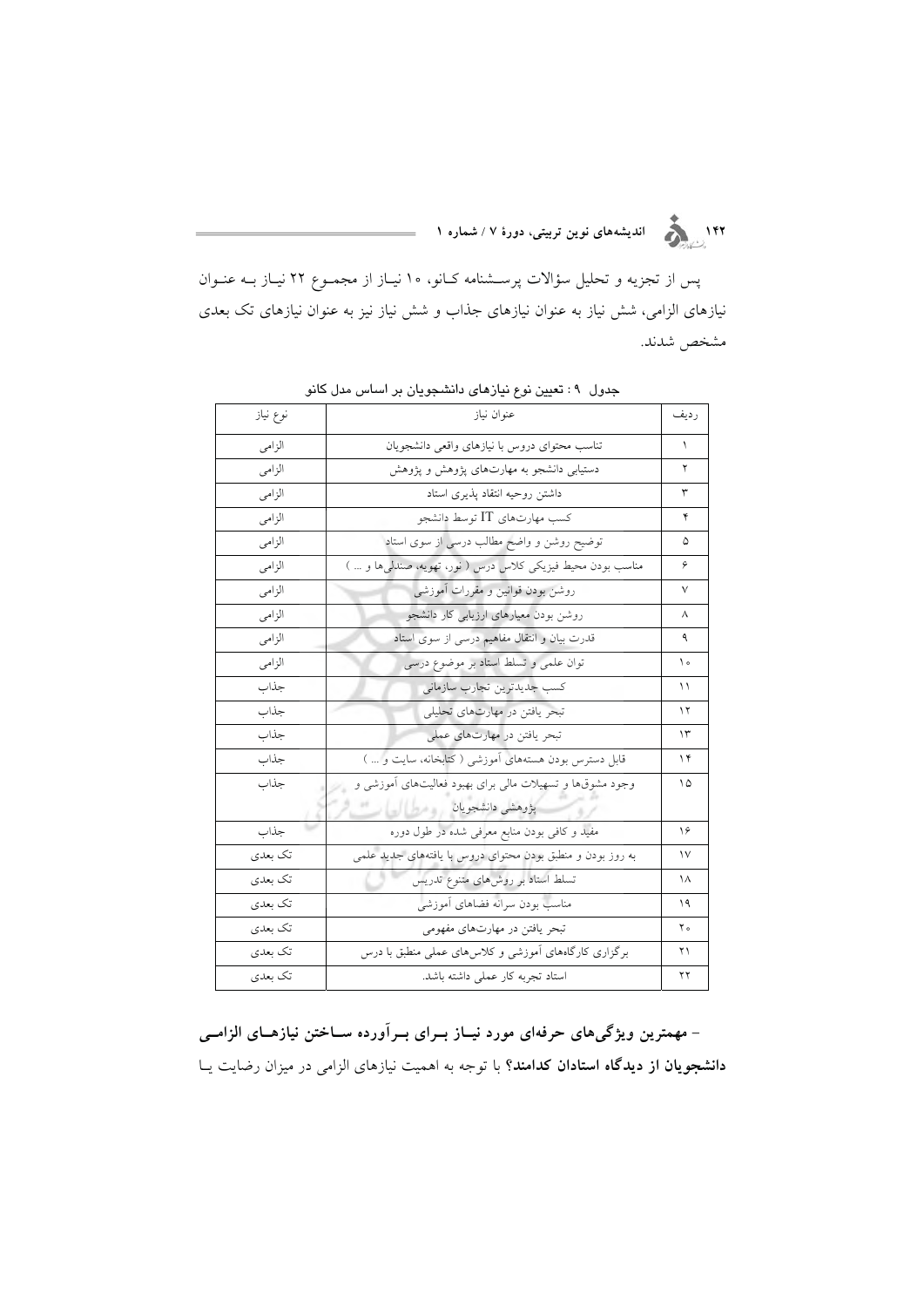بررسی کیفیّت رشته علوم تربیتی در … <sub>...</sub>.

عدم رضایت دانشجویان، و با اذعان به اینکه ارضاء نکـردن ایــن نیازهــا، کیفیّـت فعالیــتهــای آموزشی را مختل و نامطلوب میکند، لذا در ادامه ۱۰ نیاز الزامی از دیدگاه دانشجویان به عنوان ندای مشتری وارد ماتریس خانه کیفیّت– به عنوان اساسی ترین بخش از مدل گسترش عملکرد کیفیّت – شدند تا مهمترین ویژگیهای حرفهای برای ارضاء ایــن نیازهـا مــشخص شــدند. بــر خلاف پرسشنامه سنجش انتظـارات و ادراكـات و پرســشنامه كـانو كــه ديــدگاه دانــشجويان را بررسی میکرد، پرسشنامه گسترش کیفیّت عملکرد، در اختیار بیست نفـر از اســاتید و خبرگــان دانشگاهی قرار گرفت، تا مهمترین ویژگیهای حرفهای برای بهبود کیفیّت فعالیتهای آموزشی مشخص شود.

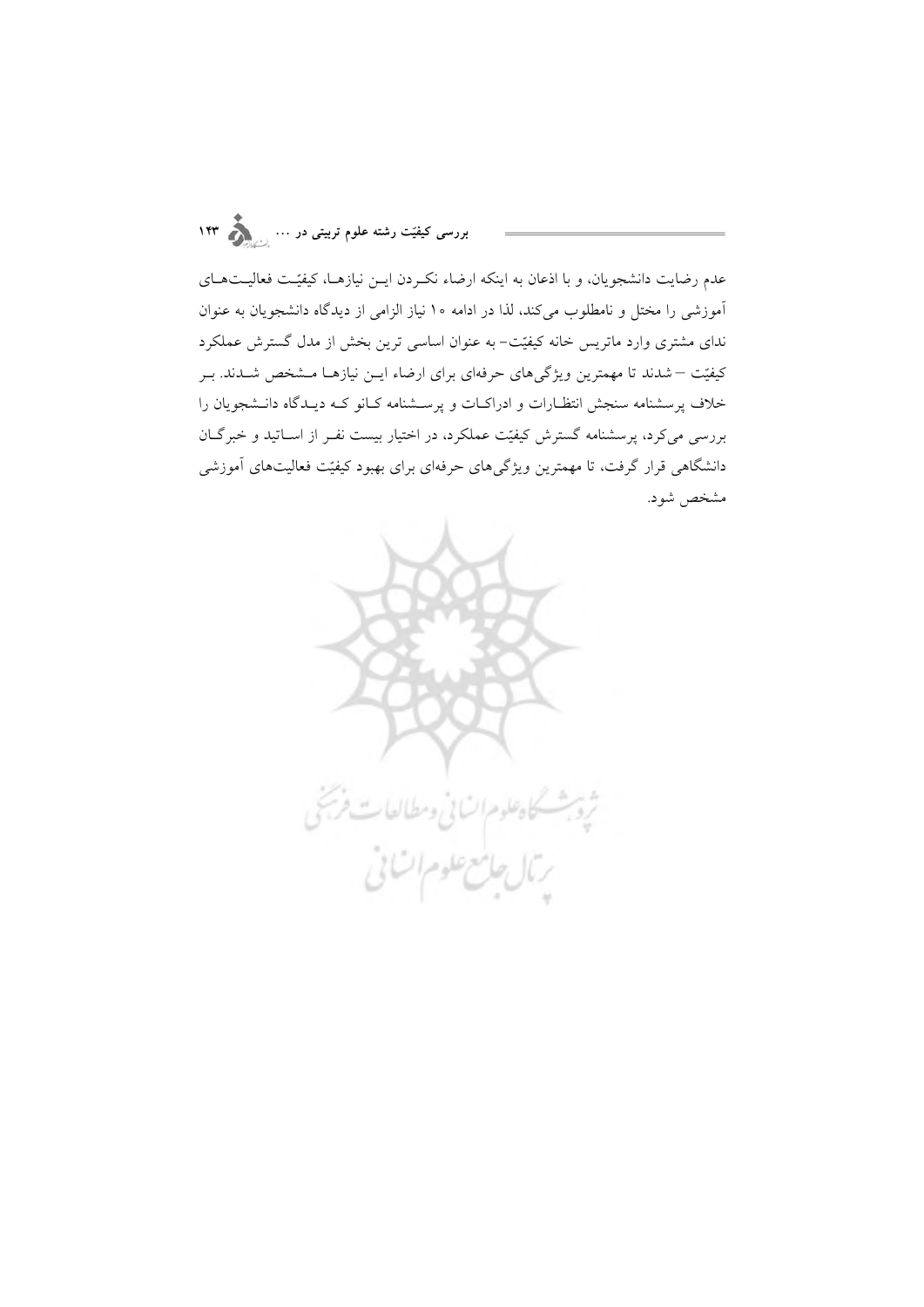|                                   | يحشنهما فبهول طهل يا يخيلها كالرسيس ديمنالجنين                                                                                                                                                 | $\sigma$                                       |                                              |                                   |                                               |                                          |                                      |                                      |                                         |                                             |                                                                                           |
|-----------------------------------|------------------------------------------------------------------------------------------------------------------------------------------------------------------------------------------------|------------------------------------------------|----------------------------------------------|-----------------------------------|-----------------------------------------------|------------------------------------------|--------------------------------------|--------------------------------------|-----------------------------------------|---------------------------------------------|-------------------------------------------------------------------------------------------|
|                                   | لناليجشنانه مقتماد ممايه تناله يمنوبه مبريها لنالعن با يحشخبر بهجاستخا                                                                                                                         | 廴                                              |                                              |                                   |                                               |                                          |                                      |                                      |                                         |                                             |                                                                                           |
|                                   | لمشا رحالتشالا با رحالتشالا ولمحقه زالوبجستناله رداهه يوبو بو بعتسه تءاللقا                                                                                                                    |                                                | ᢦ                                            |                                   |                                               |                                          |                                      |                                      |                                         |                                             |                                                                                           |
|                                   | رسيهمة لناليهج به ريمئنهما لكمك رايالس يولس وبتريميهالا با متالهتما                                                                                                                            |                                                |                                              | ᢦ                                 | 廴                                             |                                          |                                      |                                      |                                         | 廴                                           |                                                                                           |
|                                   | فالملتما فامجو يولمو مالقتال ماسه هعمه زبتشاه                                                                                                                                                  |                                                |                                              |                                   |                                               |                                          |                                      | ᢦ                                    |                                         |                                             |                                                                                           |
|                                   | يحشنهعأ بكمة رايلس ردياسنابا لي يليخا                                                                                                                                                          |                                                |                                              |                                   |                                               |                                          |                                      |                                      |                                         |                                             | $\sigma$                                                                                  |
|                                   | رسيهانة سفلتخه زايفة والهريثي هو بالتدا لمحلسة<br>رسيهان سفلتخه زاينف لهربتهي هوعلتسا لمحلسة<br>رسيهان سفلتخه زاينف لهربتهي هو عاشدا لمحلسة<br>رسيهان سفلتخم زاينف لهربئبي مو زالمالتما لمحلسة |                                                | ÷                                            | r                                 | ᢦ                                             |                                          |                                      |                                      | 廴                                       | ᢦ                                           |                                                                                           |
|                                   | وتم به بالغاً به بيايا با بياما بعد نيمها                                                                                                                                                      |                                                |                                              |                                   |                                               | $\sigma$                                 | ÷                                    |                                      |                                         |                                             |                                                                                           |
|                                   | نمالويجمشناه ردىء ردلهره أيوبو موجوية                                                                                                                                                          | 廴                                              |                                              |                                   |                                               |                                          |                                      |                                      |                                         | ۰                                           |                                                                                           |
| جدول ١٥: تشكيل ماتريس خانه كيفيّت | يحسمه والمعطايه رسابق فالواسفهم والماله يغاسه يتواريكم وبالمحرث                                                                                                                                | $\sigma$                                       |                                              |                                   |                                               |                                          |                                      |                                      |                                         |                                             |                                                                                           |
|                                   | ملاشناه بمءباكم رديهما بالرسالي وبئسهم تناسلجا ريمايكم                                                                                                                                         |                                                |                                              |                                   |                                               |                                          | ᢦ                                    |                                      |                                         |                                             |                                                                                           |
|                                   | يخشفهني يزلفتنيالعف لمعربك نال يجمشاه ناداه تتكهلشه                                                                                                                                            |                                                | $\sigma^{\prime}$                            | 廴                                 |                                               |                                          |                                      |                                      |                                         |                                             |                                                                                           |
|                                   | يحصصنن فشئن لبا لمحبابها رباءيء ربسيهما                                                                                                                                                        |                                                |                                              |                                   | $\sigma$                                      |                                          |                                      |                                      | ᢦ                                       | ᢦ                                           |                                                                                           |
|                                   | ريحخشه رسء ريله زيتناء                                                                                                                                                                         |                                                |                                              |                                   | ď                                             | ÷                                        |                                      |                                      | 廴                                       | 廴                                           |                                                                                           |
|                                   | يحشني أردلهما إيما وبن وبتوسيرها والمغتسل بماعلتما يجالناية                                                                                                                                    |                                                | 廴                                            | $\sigma$                          | 廴                                             |                                          |                                      |                                      |                                         | 廴                                           |                                                                                           |
|                                   | نی ومطالعات فرجنی<br>موم ات بی<br>خواستههاى<br>ويڑكى هاى<br>خدمت ( C.E )<br>مشری ( C.R )                                                                                                       | تناسب محتواى دروس بانياز هاى<br>اقعي دانشجويان | دستیابی دانشجو به مهارت های پژ<br>وهشء يؤوهش | کسب مهارت های II توس<br>سط دانشجو | توضيح روشن و واضح مطالب در<br>سی از سوی استاد | روشن بودن معیارهای ارزیابی<br>كار دانشجو | روشن بودن قوانين و مقرا<br>إت أموزشى | داشتن روحيه انتقاد پذيو<br>بری استاد | توان علمی و تسلط استاد بر<br>موضوع درسى | قدرت بیان و انتقال مفاهیم درسی از سوی استاد | مناسب بودن محيط فيزيكي كلاس درس<br>$\overline{\phantom{1}}$<br>نور. تھویه، صندلی ها و … ) |
|                                   |                                                                                                                                                                                                | $\epsilon$                                     | له ت\ليه                                     |                                   | منابا                                         | بالتخلب                                  |                                      | بالتفي<br>ەتجىپ                      | لحكشيك                                  |                                             | تاللكما                                                                                   |
|                                   |                                                                                                                                                                                                |                                                | ە نامى (5) ئىيىمە                            |                                   |                                               |                                          | مروم بالتخالد                        | فااعلتسا وجلصوهم نيوبا               |                                         |                                             | $\varsigma$ f f $\circ$<br>تالكما                                                         |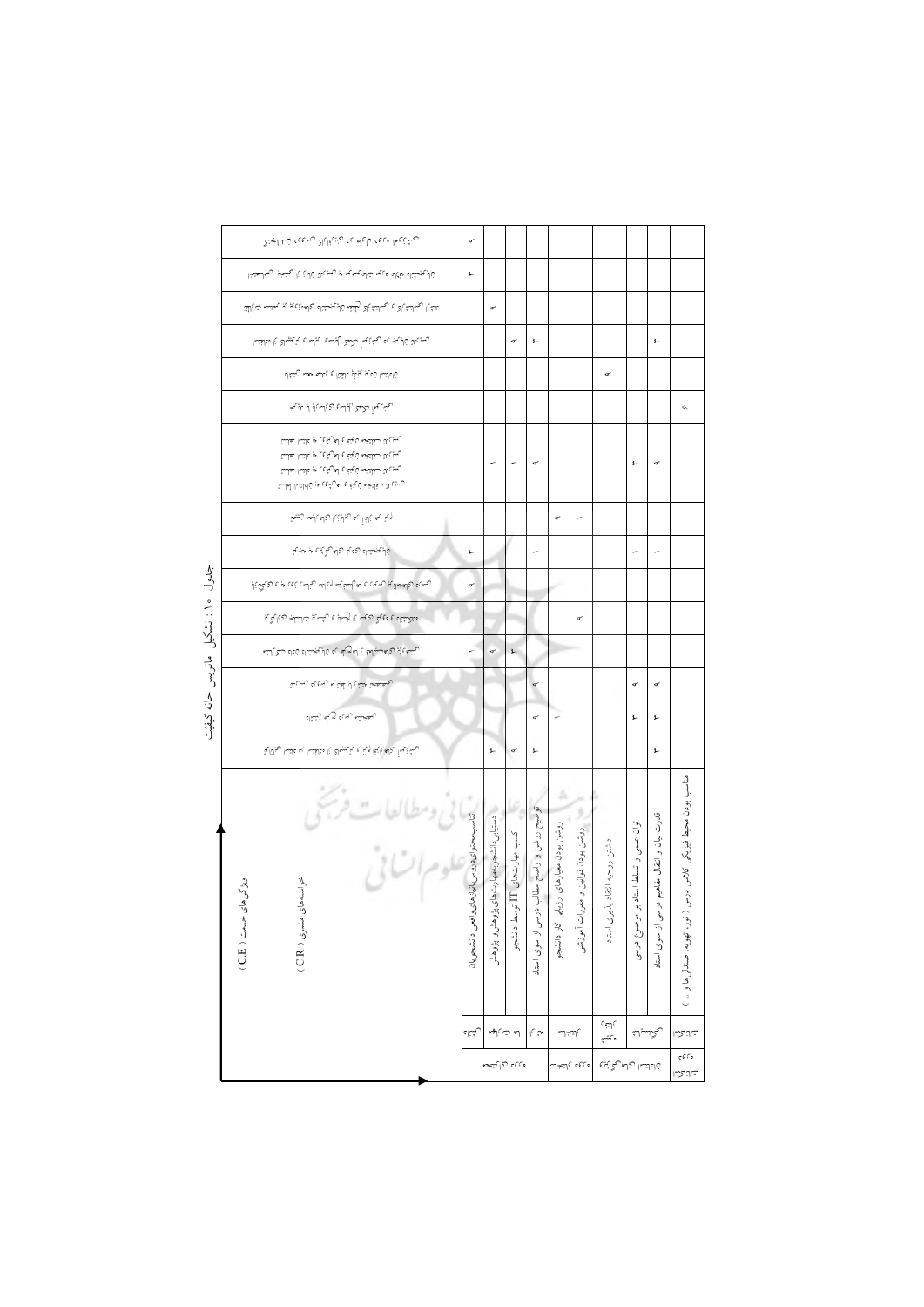بررسی کیفیّت رشته علوم تربیتی در … <sub>وس</sub>ر ۱۴۵

از طریق تجزیه و تحلیل ماتریس خانه کیفیّت، پانزده ویژگی حرفهای برای ارضاء نیازهای الزامی دانشجویان، شناسایی شد که عبارتند از:

هدف از این پژوهش، شناسایی و مهندسی کیفیّت اجرای فعالیتهای آموزشی رشته علــوم تربیتی در دانشگاه کردستان، براساس مدلهای کانو و گسترش عملکرد کیفیّت بود. با توجه بـه این مسأله که دانشجویان به عنوان مشتریان اصلی آموزش عالی محسوب می شوند، لذا در ایــن یژوهش، تلاش شد تا ضمن شناسایی شکاف بین انتظـارات و ادراکـات ایــن بخـش بــزرگ از ذینفعان آموزش عالی، اساسیترین خواستههای آنها مشخص شده و برای رفع این خواستههـا .<br>فهرستی از ویژگیهای حرفهای موردنیاز بر اساس مدل گسترش عملکرد تعیین شود. برای نیل به این منظور، چهار سؤال یا هـدف فرعـی در نظـر گرفتـه شـد. در مرحلـه اول، شـكاف بـین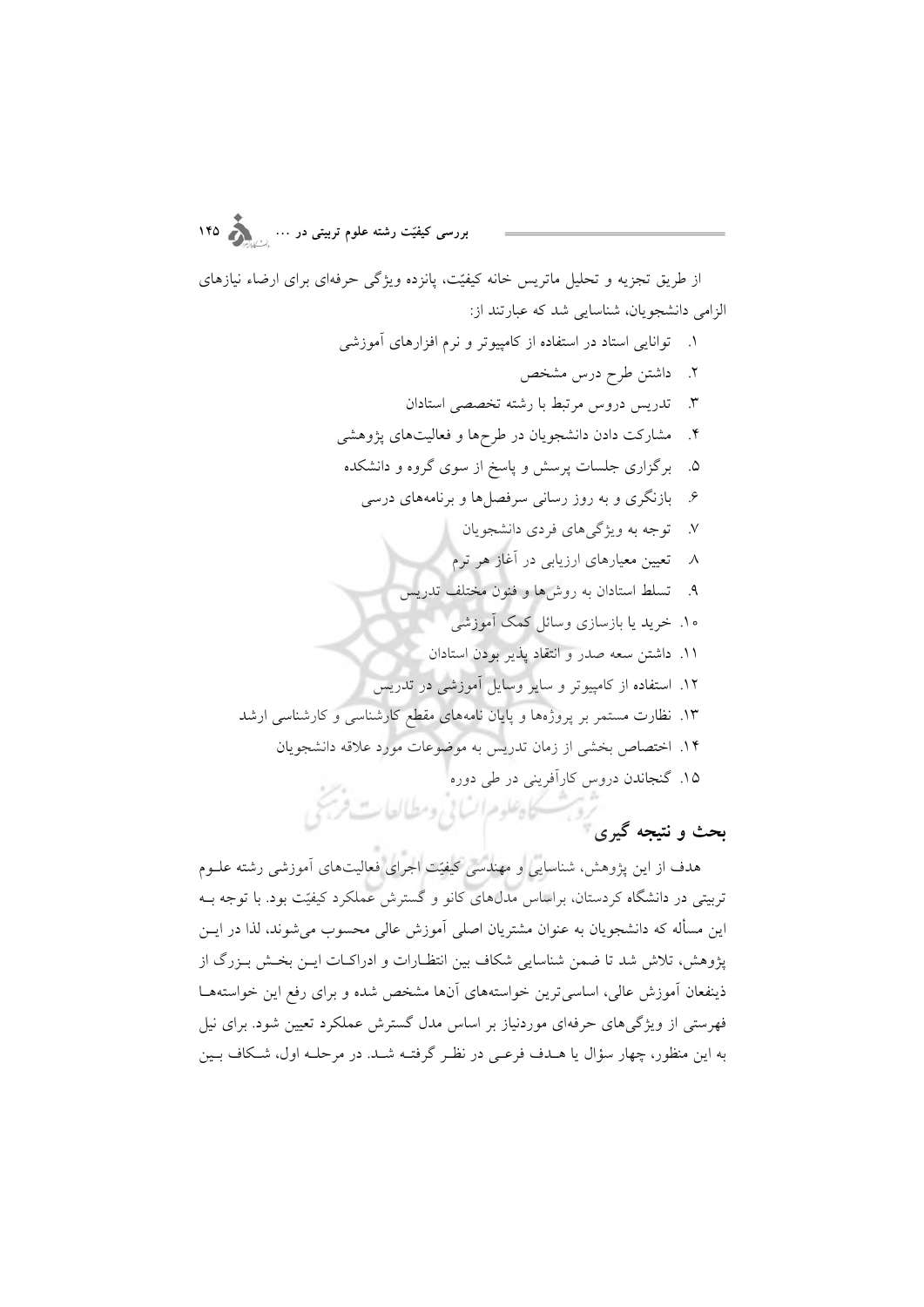## ۱۴۶<br>۱۴۶ ـ اندیشههای نوین تربیتی، دورهٔ ۷ / شماره ۱

انتظارات و ادراکات دانشجویان از کیفیّت رشته علوم تربیتی در مجموع و بـه تفکیک ابعـاد و زیر مقیاسها تحلیل شد. نتایج این بخش از پژوهش، نشان داد کــه بــین انتظــارات و ادراکــات دانشجویان از کیفیّت فعالیتهـای آموزشـی در هـر چهـار بعـد محتـوای دوره، سـاختار دوره، ویژگی های استادان و امکانات دوره، شکافی معنیدار وجود داشت. ایــن نتیجــه بــا یافتــههــای مدهوشی و همکـاران(۱۳۸۸)، آراسـته و همکـاران(۱۳۸۷) و جهـانی (۱۳۸۸) در جامعـههـای آماری دیگر همخوانی دارد. نگارندگان این پژوهش، بر این باور هستند که وجود شکاف منفی و معنی دار بین انتظارات و ادراکات دانشجویان را نمبی تـوان بـه معنـای پـایین بـودن کیفیّـت فعالیتهای گروه علوم تربیتی دانشگاه کردستان درنظر گرفت. چراک با رجـوع بـه میـانگین ادراکات دانشجویان از کیفیّت فعالیتهای آموزشی «۳/۳۵۷ »، مـشخص مـیشـود کـه کیفیّـت فعالیتهای آموزشی، بین متوسط و زیاد قرار دارد. درواقع، علت منفی و معنیدار بودن شکاف بین انتظارات و ادراکات دانشجویان، ناشی از انتظارات نسبتاً بالای آنها از گروه علــوم تربیتــی دانشگاه کردستان، به عنوان یک دانشگاه دولتی است، اما به هرحال، این مسأله نیـز نمـی توانـد مانع نادیده گرفتن انتظارات این گروه از دانشجویان شود، زیرا اگـر یـک ســازمان بخواهــد در مسیر ترقی سیر کند، شایسته است که همواره در راه رسیدن به وضع مطلوبتر، گـام بـردارد و در این راستا، در جهت برآورده کردن خواستهها و انتظارات مشتریان خود بکوشد. پژوهش یئو نیز مؤید این مطلب است که مشتری مداری و کیفیّت طراحی دوره، از مواردی هستند که تـأثیر مستقیمی بر تجارب کلّی دانشجویان دارند (یئو، ۲۰۰۹). بخش دوم از پـژوهش، بـه شناسـایی نیازهای الزامی، جذاب و تک بعدی دانشجویان اقدام کـرده اسـت. یافتـههـای حاصـل از ایـن مرحله نشان داد که از مجموع ۲۲ شـاخص دارای شـکاف منفـی و معنـیدار، ۱۰ شـاخص بـه عنوان نیازهای الزامی، ۶ شاخص به عنوان نیازهای جذاب و ۶ شاخص نیز به عنـوان نیازهـای تک بعدی شناسایی شدند (رجوع کنید به جدول ۹). مـیتوان گفت کـه از مجمـوع ده نیـاز الزامی، ارضاء پنج نیاز داشتن روحیهٔ انتقادپذیری استاد، توضیح روشن و واضح مطالب درســی از سوی استاد، روشن بودن معیارهای ارزیابی کار دانشجو، قدرت بیان و انتقال مفـاهیم درســی از سوی استاد و توان علمی و تسلط استاد بر موضوع درسی به طور مستقیم و دو نیاز دستیابی دانشجو به مهارتهای یژوهش و یژوهش و کسب مهارتهای IT توسط دانـشجو، بـه طـور غیر مستقیم در گرو صلاحیتهای عمومی و تخصصی استادان است. این امر نتایج پژوهش بات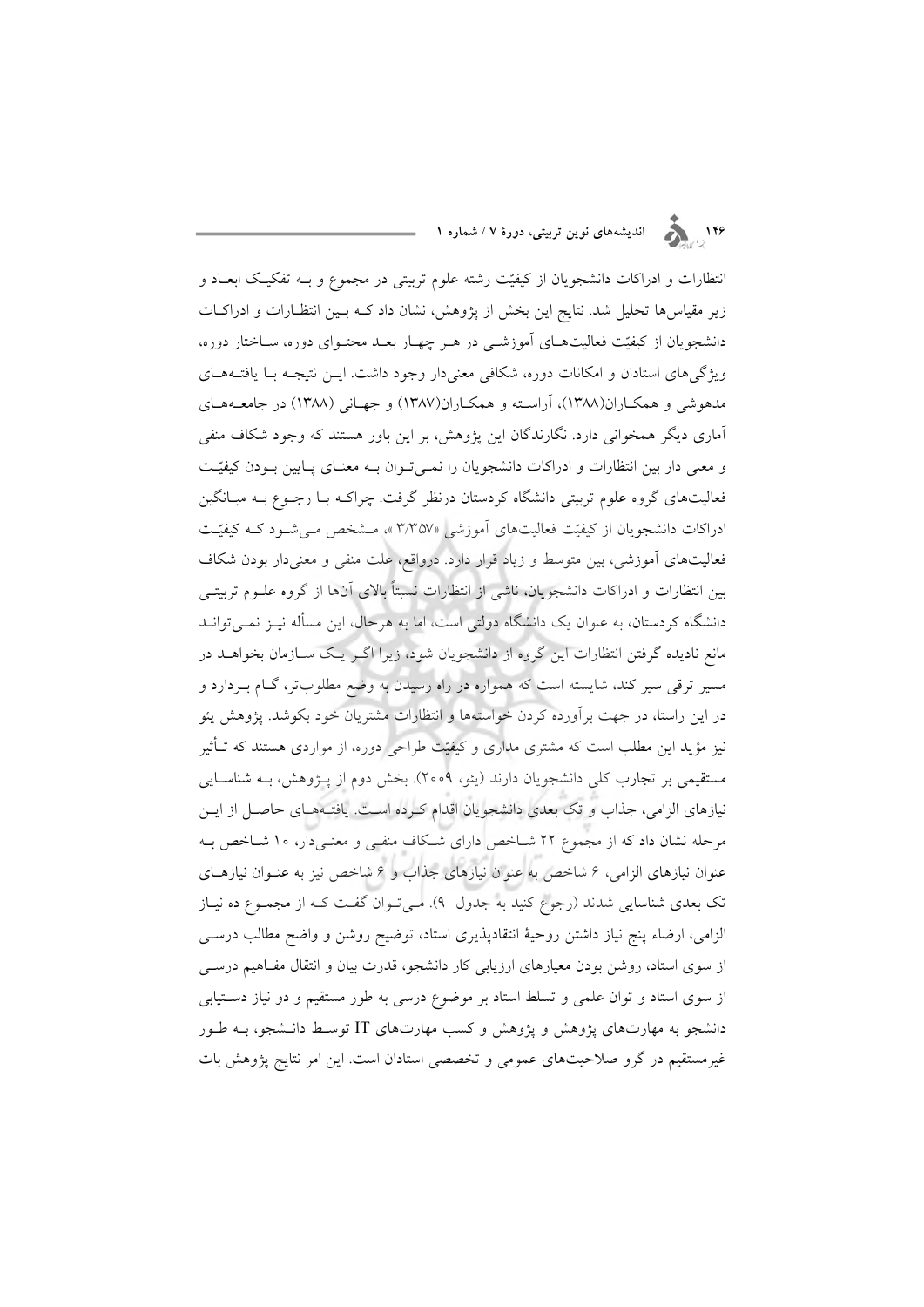و رحمان (٢٥١٥) را تأييد مي كند كه تخصص استادان را بــه عنــوان تأثير گــذارترين عامــل بــر رضایت دانشجویان در آموزش عالی شناسایی کردهاند. همچنین، تأکیدی بر نتایج پژوهش چــو (۲۰۰۴) است که نشان داد دانشجویان، کیفیّت را قبل از هر چیز، در زمینهٔ ویژگی های استادان جستجو میکنند. اعتقاد مجریان این پژوهش، بر این است که علـت ایـن امـر، مـیتوانـد ایـن موضوع باشد که دانشجویان در اَموزش عالی بیش از هر پدیدهٔ دیگـری بــا اســتادان در تعامــل هستند و لذا با توجه به عینیت و صریح بودن این تعاملات، نسبت به پدیدههای نـسبتاً ضـمنی دیگری همچون محتوا، ساختار و حتی امکانات دوره، چگونگی کیفیّت فعالیتهای آموزشی را قبل از هر چیز در ویژگیهای استادان جستجو میکنند. به بیـان دیگـر، بـارزترین مـلاک بـرای قضاوت دربارهٔ کیفیّت فعالیتهای آموزشی از دیدگاه دانشجویان، ویژگیهـای اسـتادان اسـت. بخش سوم از این پژوهش، به تعیین ویژگیهای حرفهای مورد نیاز بـه منظـور بـرآورده کـردن خواستههای مشتری از دیدگاه استادان و نخبگان اقدام کرده است. بر اسـاس تحلیـل یافتـههـا، پانزده ویژگی حرفهای برای ارضاء نیازهای الزامی دانشجویان مشخص شد. این نتایج می توانـد به عنوان پیشنهاداتی عملیاتی که از سوی خود اساتید و نخبگان دانشگاهی مطرح شده است، به منظور بهبود کیفیّت فعالیتهای آموزشی گروه علوم تربیتـی دانـشگاه کردسـتان و حتـی سـایر گروهها نیز در عمل ازآنها استفاده شد. در پایان، لازم است به ایــن مــسأله توجــه شــود کــه در پژوهشهای مربوط به علوم انسانی، به دلیل پیچیدگی و عـدم قطعیتـی کـه در مـورد شـناخت نگرش ها و خصوصیات انسان وجود دارد، تعمیم نتایج، کار بسیار دشواری است و این مـسأله، باید با احتیاط و دقت فراوان انجام شود؛ بنابراین، در این پژوهش، سعی شـد تـا بـا اسـتفاده از روشهای مناسب نمونه گیری و درنظر گرفتن سطح اطمینـان ۹۹٪ بـه جـای ۹۵٪ بـه دقـت پژوهش افزوده شود. به هرحال، به رغم کوشش در افـزایش دقـت پــژوهش و بـا اعتــراف بــه اهمیت توجه ویژه به انتظارات و خواستههای دانشجویان، باز هم یادآور میشود که تعمیم ایـن نتایج، برای استفاده در سال های آتی، باید بسیار محتاطانه و با اسـتفاده از نتـایج پــژوهش هــای تکمیلی دیگر، انجام شود. در نهایت، از یک سو، با توجه به اینکـه بـین انتظـارات و ادراکـات دانشجویان از کیفیّت فعالیتهای آموزشی رشته علوم تربیتی در همه ابعاد شکاف منفی و معنی داری وجود داشت، پیشنهاد می شود که در یژوهش های آتی علل این مـسأله بررسـی شـود. از سوی دیگر، با توجه به یافتههای پژوهش، مسئولان مربوطه می توانند با استفاده از راهکارهـای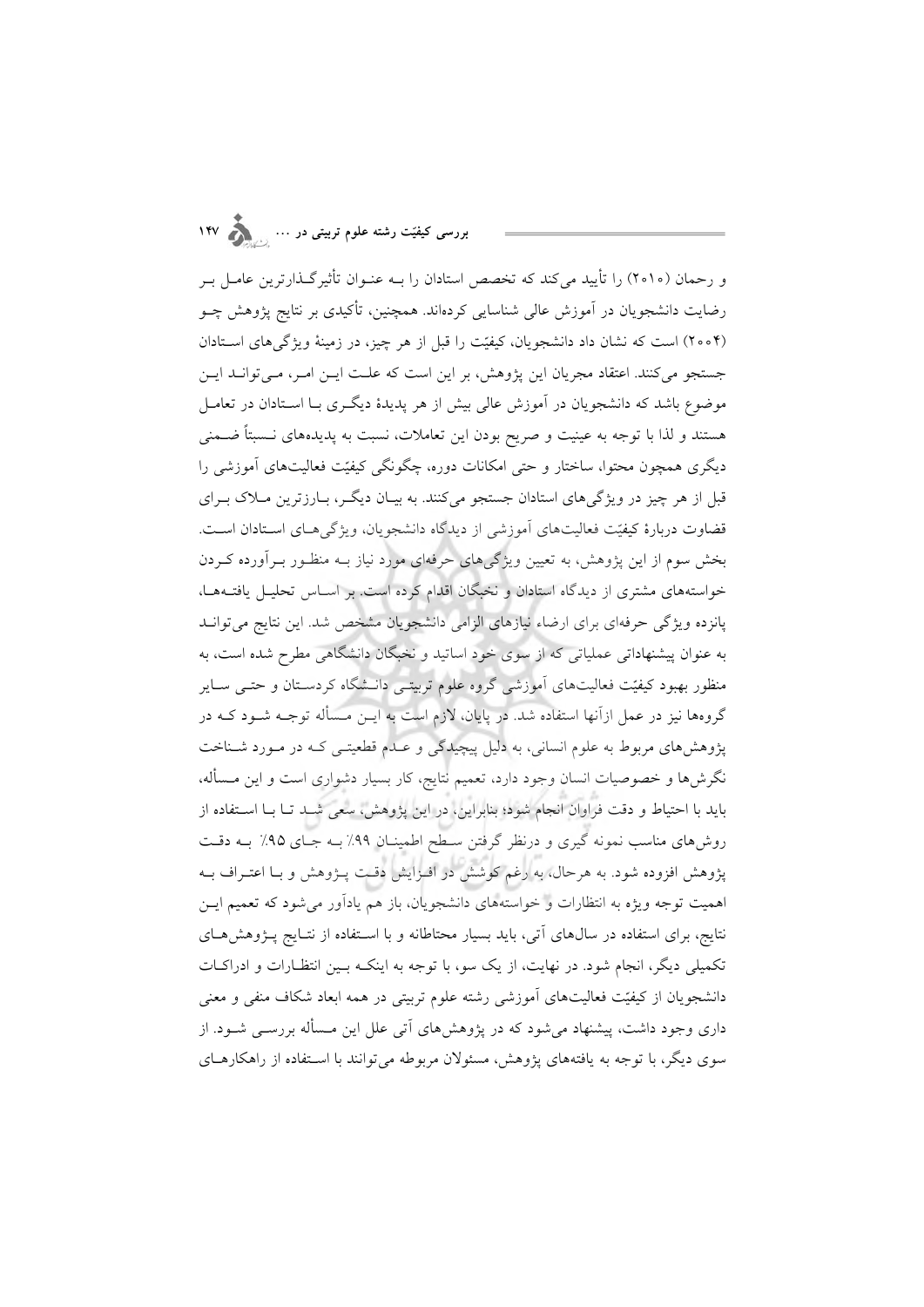۱۴۸<br>۱۴۸ هـ گ

اجرائی ساده و قابل اجرا در راستای بهبود کیفیّت رشته، قدمهایی را بردارند، که از جمله آنها، می توان به موارد زیر اشاره کرد:

- ۔ مجھز کردن کلاس ہای درس به کامپیوتر و یروژکتور
- تعیین تعداد ساعات بیشتری برای ملاقات با دانشجو از سوی استادان  $\bullet$
- تعيـين پـاداشهـاي مـالي و معنـوي بـه منظـور ايجـاد انگيـزه پيـشرفت تحـصيلي در دانشجو يان
- \_ استفاده از پرسشهایی در حیطههای شناختی بالاتر، به جای تأکید صـرف بـر سـؤالات حفظی در طی فعالیتهای کلاسی و امتحانات مختلف
- \_ فراهم اَوردن زمینه بازدیدهای علمی از سازمانهای اَموزشی و پــژوهش۵هـای، حــداقل یک بار در طی ترم
- نظارت ویژه بر واحدها و دروس عملی دانشجویان، همچون کار عملی در سازمانها و
- | افزایش تعداد کامپیوترهای سایت یا افزایش تعداد ساعتهای کاری سایت دانشکده بـا هماهنگی مدیریت دانشکده

ثروبث كاهلوم انساني ومطالعات فريجى

بتال جانع علوم السائي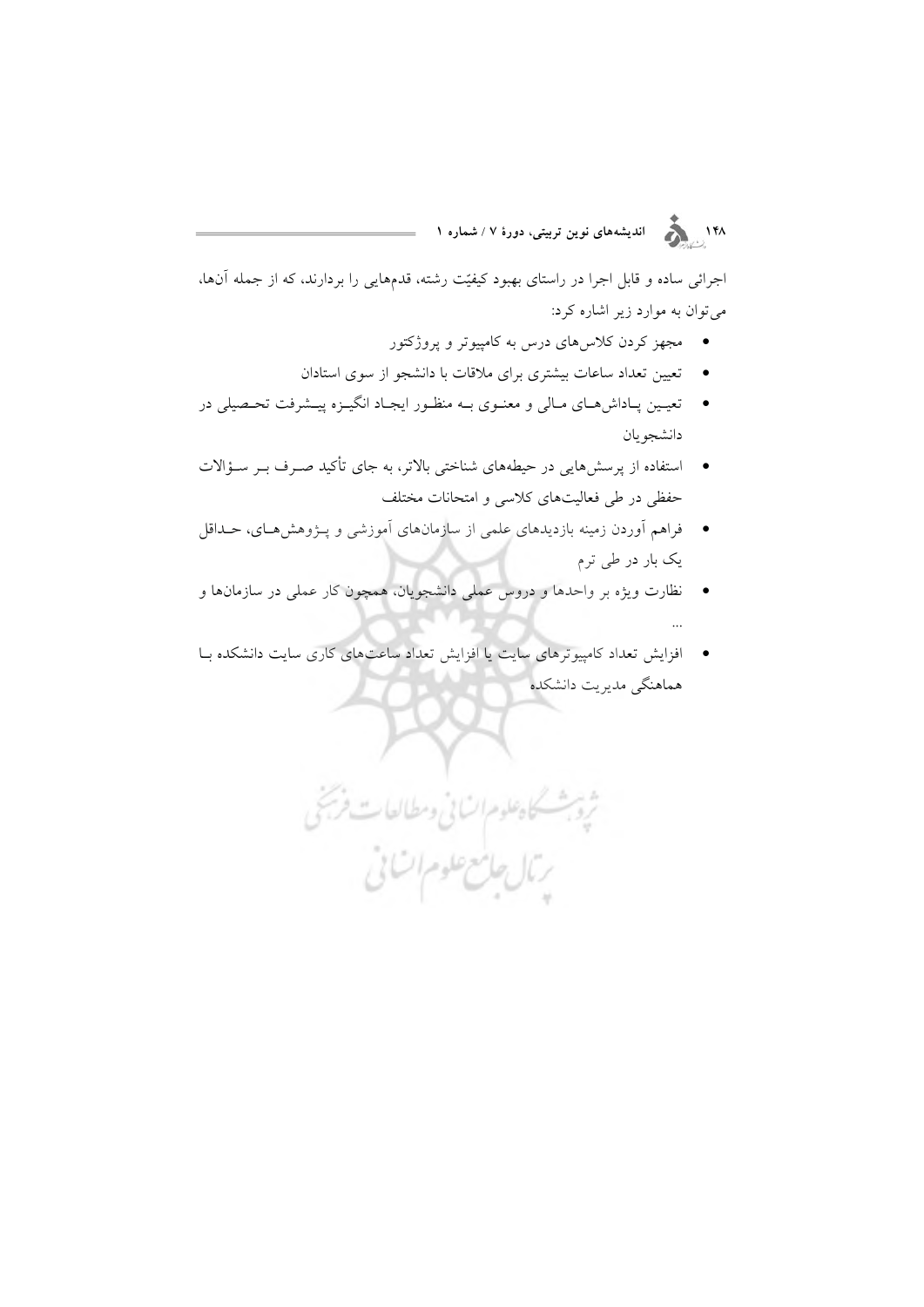منابع آراسته، ح.ر؛ سبحانی نژاد، م و همایی، ر ، (۱۳۸۷). وضعیت دانشگاههـای شـهر تهـران در عصر جهانی شدن از دیدگاه دانشجویان، *فصلنامه پژوهش و برنامـه ریـزی در آمـوزش عـالی*، سال چهاردهم. شماره چهارم. شماره پیاپی ۵۰. بازرگان، ع، (۱۳۸۳). *ارزشیابی آموزشی، تهران،* سمت.

بازرگان، ع، حجازی، ی، اسحاقی، ف، (۱۳۸۶). *فرأیند اجرای ارزیابی درونی در گروههای آموزش دانشگاهی، (راهنمای عمل)، تهران، دوران.* 

جزني، ن، (١٣٨٨). مديريت منابع انساني،تهران، ني.

جهانی، ج، (۱۳۸۶). بررسی کمیت و کیفیّت برنامه درسی مصوب دوره دکتری برنامهریزی درسي. قلمرو برنامه درسي در ايران: ارزيابي وضع موجود و ترسيم چشم انبداز مطلبوب، بـه کوشش انجمن برنامه ریزی درسی ایران. چاپ سوم، تهران، سمت.

خراسانی، ا، (۱۳۸۷). طراحی الگوی بررسی کیفیّت دانـشگاههای دولتـی ایـران بـر اسـاس *مدلهای رایج کیفیّت*، پایاین نامه دکتری، دانشکده روانشناسی و علوم تربیتــی دانــشگاه شــهید بهشتى.

زوار، ت؛ بهرنگی، م.ر؛ عسگریان، م و نادری، ع.ا، (۱۳۸۶). ارزشیابی کیفیّت خدمات مراکز آموزشی دانشگاه پیام نور استانهای آذربایجان شرقی و غربی از دیدگاه دانـشجویان، *فـصلنامه* پژوهش و برنامه ریزی در آموزش عالی، شماره ۴۶. مطالعه

فراستخواه، م ، (۱۳۸۷). بررسی تأثیر فراّیند ارزیابی درونی بـر برنامــه ریــزی بــرای بهبــود کیفیّت گروههای آموزشی دانشگاهی: تحلیلی مقایسهای از نظر اجـرا یـا عـدم اجـرای ارزیـابی درونی، فصلنامه پژوهش و برنامه ریزی در آموزش عالی، شماره پیاپی ۴۹.

مدهوشي، م؛ زالي، م.ر و نجيمي، ن. (١٣٨٨). تشكيل خانه كيفيّت در نظام آموزش عــالي ، (مطالعه موردی: مقطع دکتری مدیریت دانشگاههای دولتی)، *فصلنامه پژوهش و برنامهریزی در آموزش عالی،* شماره پیاپی ۵۱.

میرفخرالدینی، س.ح؛ صالح اولیا، م و جمالی، ر، (۱۳۸۸). مهندسی مجدد مدیریت کیفیّت ، (مطالعه موردی: دانشجویان تحصیلات تکمیلی دانشگاه یزد)، *فصلنامه پژوهش و برنامــهریــزی*